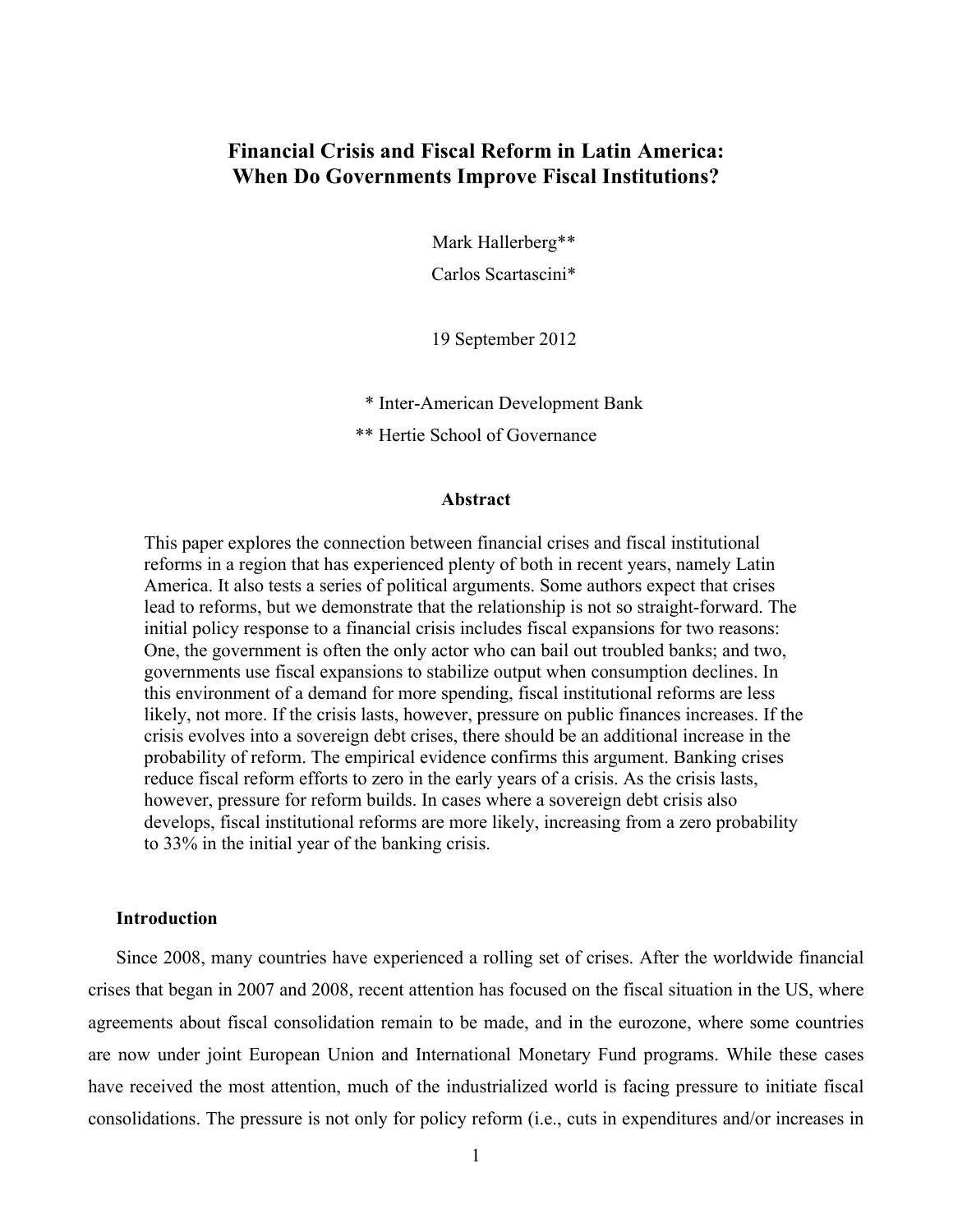revenues) but also for fundamental institutional reform. A variety of actors, be they heads of international economic organizations, presidents of central banks, or prime ministers of countries, have called for fiscal institutional reforms, and the European Union in particular has strengthened its fiscal framework in 2011 and 2012.

This paper examines the connection between financial crisis and fiscal institutional reforms in a region of the world that has experienced plenty of both, namely Latin America. This region is also interesting in the context of the current crisis. Unlike other regions of the world, such as Eastern Europe or the United States, it seems to have done well economically relative to the rest of the world in the last few years and to have avoided financial crises. This is a reversal of previous world shocks, such as the East Asian crisis in the late 1990s, when Latin America was susceptible to contagion. Latin American politicians have expressed exuberance claiming that their policies have worked.<sup>1</sup> Many analysts have concurred that better fiscal management before the crises allowed for these countries to respond swiftly to the negative shock so that the effects of the crisis in the developed world were minor in Latin America.<sup>23</sup> Were these apparently successful reforms the result of learning from previous crises?

 $\overline{a}$ 

<sup>1</sup> "Con legítimo orgullo podemos decir que si la crisis no ha golpeado con crudeza, con extrema fiereza a nuestra economía, es por las medidas oportunas, inteligentes, honestas, que hemos tomado" Presidente Correa speech at the America's Summit. Available at: http://www.taringa.net/posts/info/2454954/Ecuador-Discurso-de-Correa-en-la-Cumbre-de-las-Americas.html

<sup>2</sup> See, for example, this statement from the *IMF Regional Economic Outlook 2009:* "Policy frameworks in many LAC countries have improved substantially during the last decade, particularly among the largest economies. Countries in the financially integrated commodity exporting group, for example, adopted inflation targeting and more flexible exchange-rate regimes. Several countries also have adopted fiscal frameworks that establish fiscal and debt sustainability rules." Available at: http://www.imf.org/external/pubs/ft/reo/2009/WHD/eng/wreo1009.pdf

<sup>&</sup>lt;sup>3</sup> Not only did the leaders promote this idea but the IMF also recognized the role of the country's economic policy for coming out of the crisis unscathed; see, for example, the IMF's praise of the role that fiscal responsibility had in Brazil.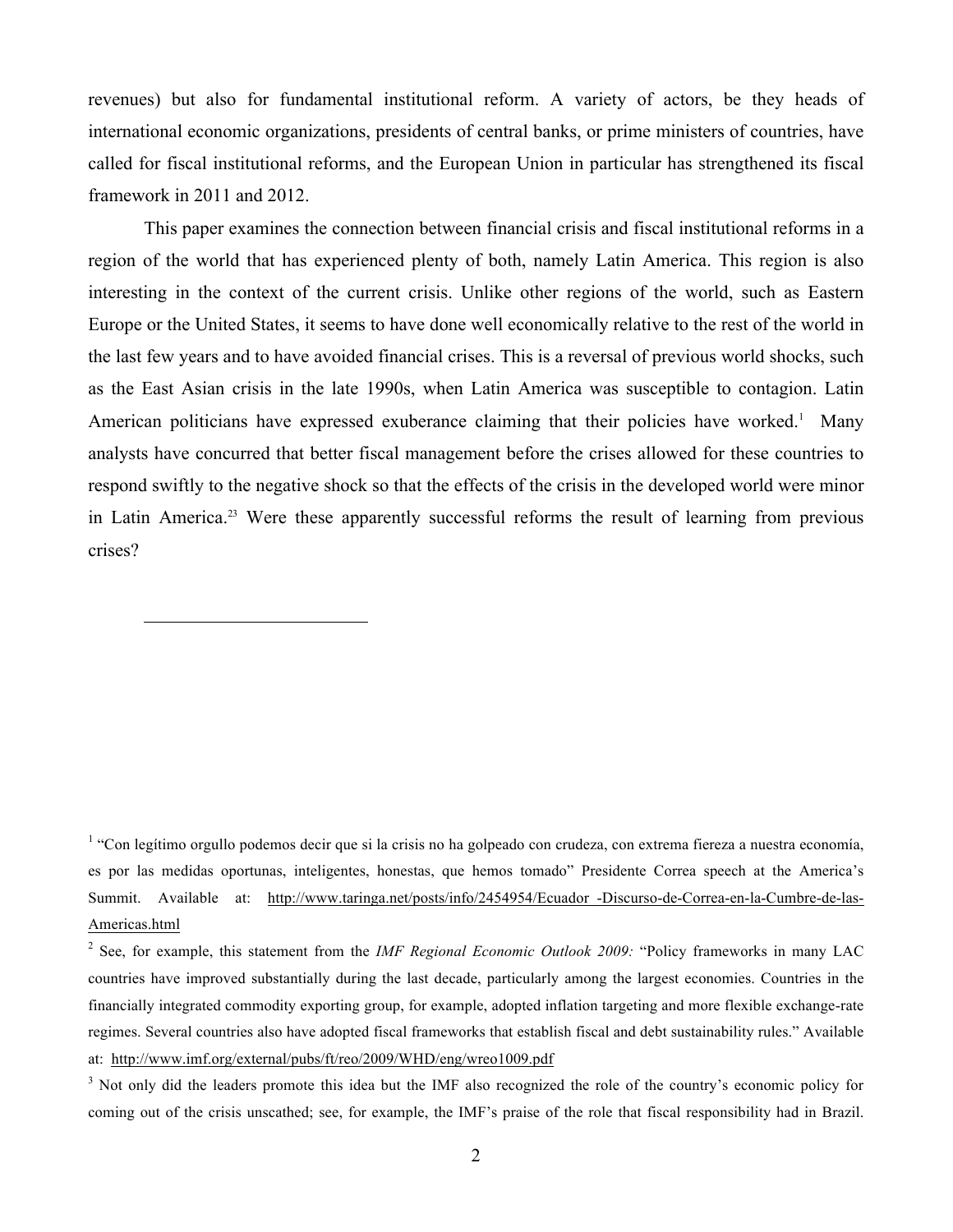In the past 20 years, three major financial crises have hit the region: the Tequila Crisis, the Brazilian (or "caipirinha") crisis, and the Argentine (or "Tango") crisis. While each of these hit one or more of the largest countries especially hard, they affected the entire region. In addition to regional crises, there have also been financial crises that have been concentrated on specific countries. Latin American governments have introduced several fiscal institutional reforms during the same period. Fiscal responsibility laws, which usually combined numerical spending and/or budget balance targets with measures to increase transparency, were particularly common in the late 1990s and early 2000s. After these reforms, countries in Latin America have in general fared much better in terms of their fiscal results than before the reforms. Several authors contend that the improved fiscal institutional frameworks directly contributed to higher levels of fiscal discipline (e.g., Filc and Scartascini 2007; Eslava 2012).

In this paper, we want to understand why countries experienced fiscal institutional reforms in the first place. In particular, when a financial crisis hits a country, under what conditions does the government initiate fiscal reforms? What are the political conditions that make reforms more or less likely?

This paper begins with a discussion of our dependent variable, which is whether there is fiscal institutional reform. The second part considers how financial crises may be connected to reforms and it explains how crises are measured in the literature. The third part focuses on additional catalysts for reform. The fourth part of the paper provides the empirical analysis. The final section includes robustness tests. We find that financial crises initially retard fiscal reforms so much that they simply do not occur. As the crisis continues, however, governments do need some credibility with markets and they introduce fiscal reforms in later years. Moreover, if the crisis transforms itself into a true sovereign debt crisis, there is a jump in the probability of reform.

Available at: http://www.americaeconomia.com/economia-mercados/fmi-elogia-solida-estructura-de-politica-economicade-brasil-en-revision-de-2010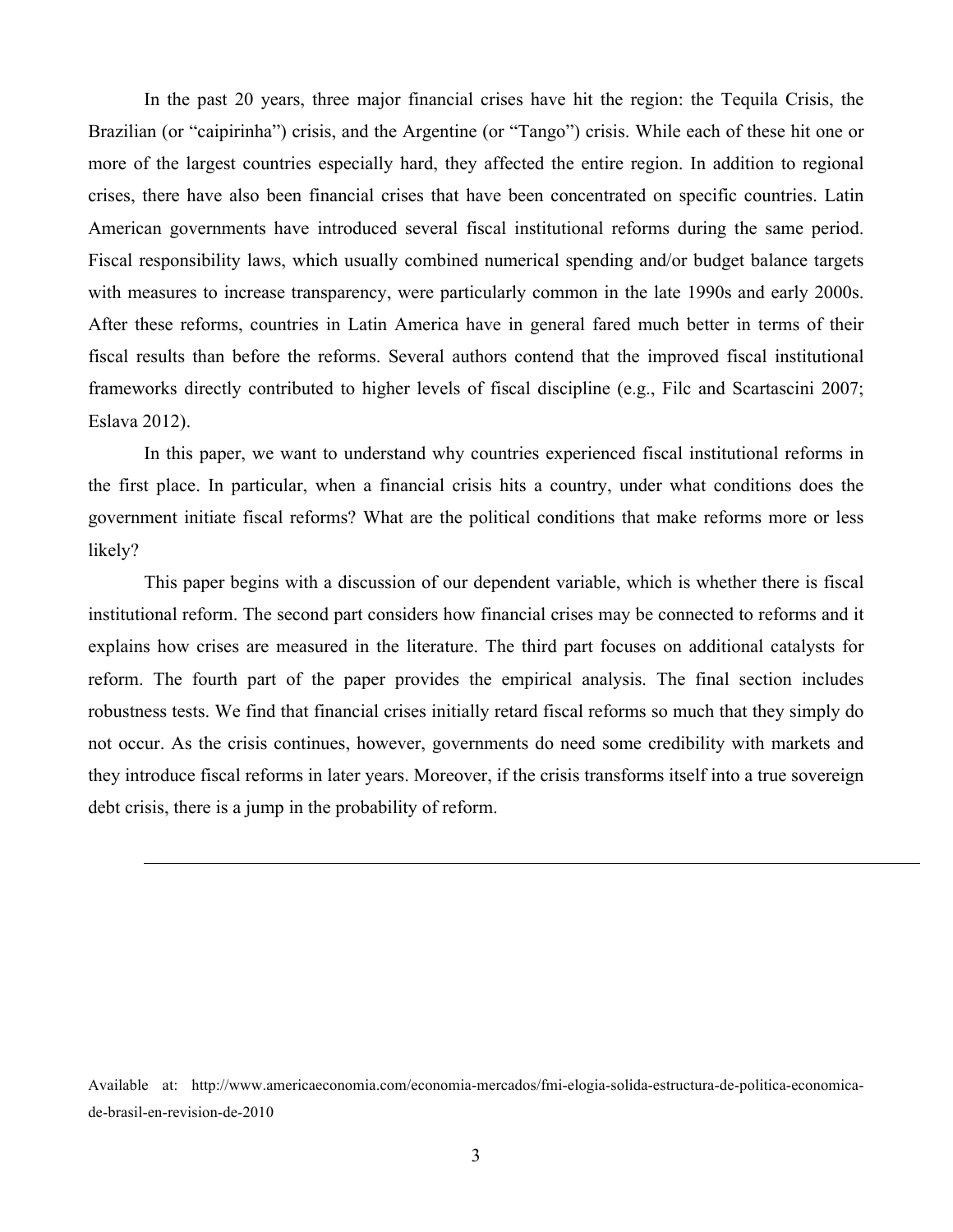#### **Fiscal Institutions Reforms in Latin America**

Conceptually, we are interested in changes in rules and institutions. The core theoretical model why fiscal institutional reforms that centralize the budget process are important assumes that all policymakers face a common pool resource (CPR) problem. This arises when actors care only about the spending and revenue implications of their decisions on their constituencies, but, because taxes are paid by everyone, their constituency tax burden is smaller than the full tax implications of the spending. An agriculture minister, for example, may worry most about how farmers benefit from spending programs and how much tax they pay. If she can shift part of the cost to other sectors of the economy then she may be more willing to ask for higher benefits for her sector. Similarly, a Congressperson in Argentina may care most about expenditures in her home province. She will want more spending if the entire country pays for it, so the burden on her province is smaller than if her province had to bear the full tax burden.

Based on this underlying model, there is an established literature on the effects of fiscal institutions. Much of it focuses on developed countries and indicates that centralization of the budget process leads to tighter fiscal discipline in European and OECD countries (e.g. Hallerberg and von Hagen 1999; Fabrizio and Mody 2006; Baldacci et. al 2010) and in American states (e.g., Alt and Lowery 1994; Poterba and Rueben 2001), while increases in transparency of the process have similarly led to healthier budget balances (e.g., Alt and Lassen 2006). There is also a literature that attempts to explain the introduction of these fiscal institutional reforms, and it focuses on either the European Union member states (Hallerberg, Strauch, and von Hagen 2009; Fabrizio and Mody 2010) the G-20 (Debrun et. al 2008; IMF 2009), or American states (Alt, Lassen, and Rose 2006).

Specifically for Latin America, there is an analogous literature on the effects of fiscal institutions on fiscal outcomes (e.g., Alesina et. al 1999; Filc and Scartascini 2007; Caceres et. al, 2010). Summarizing this body of work on Latin America, Eslava (2012) concludes that "the finding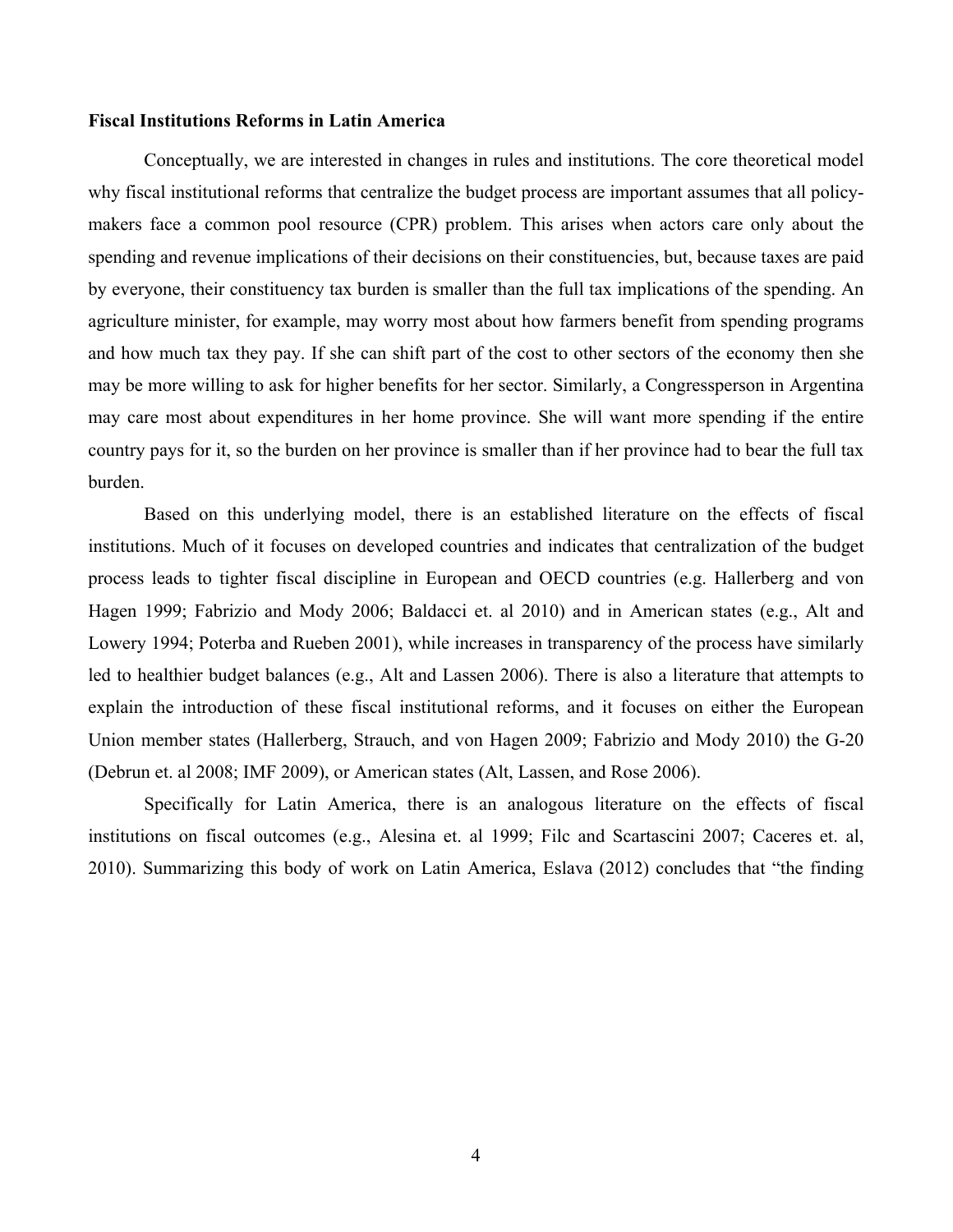that good budget institutions increase budget discipline is quite robust (p. x)." Given this background, what is missing is a consideration found in the literature on the developed world why there are fiscal institutional reforms in some countries and not others in Latin America. To our knowledge, this paper is the first to focus on this question. 4

We are interested in explaining reforms that centralize the budget process and reduce the scope of the CPR problem, in particular by setting limits to the outcomes of budget negotiations. Our dataset codes reforms for 17 Latin American countries for the period 1990-2005. We begin in 1990 because this is the date when countries in the region with the exception of Cuba and Haiti have elective presidential democracies. Pérez-Liñan and Mainwaring (2010) indicate that 1990 is the first year where all countries in our sample have truly competitive political systems (see also Mainwaring, Brinks, and Pérez-Liñan 2006). The fiscal institutions we care most about are institutional changes to decisionmaking processes in democracies, and it does not make sense to go earlier in time when some of the countries in the sample did not have elected presidents. The end point of 2005 is useful because it includes several crises over the period but is also a period of "relative" political calm. This means that we can exploit the variance across periods and across countries.

There are three broad types of fiscal institutions reforms (von Hagen, 1992; von Hagen and Harden, 1995; Alesina et al., 1998, Filc and Scartascini, 2007). A numerical rule establishes *ex ante* constraints on debts, deficits, and/or expenditures. A balanced budget requirement, for example, is such a rule. The second type is a procedural rule. It establishes the norms and prerogatives of actors in the budget process. A restriction on the type of amendments the legislature can make to the proposal submitted by the executive is an example of such a rule. A transparency rule makes it easier to follow what the government is doing on the budget. An increase in the comprehensiveness of budget documents as well as the identification and even the closing of extra-budgetary funds would constitute a transparency rule according to our definition. If one examines episodes where governments

<sup>&</sup>lt;sup>4</sup> This is, of course, a nuanced literature that examines neo-liberal reforms in Latin America in the 1990s (e.g., Stokes 2001; Weyland 2002; Levitsky and Murillo 2005; Wibbels 2005). It does not directly address fiscal institutional reforms.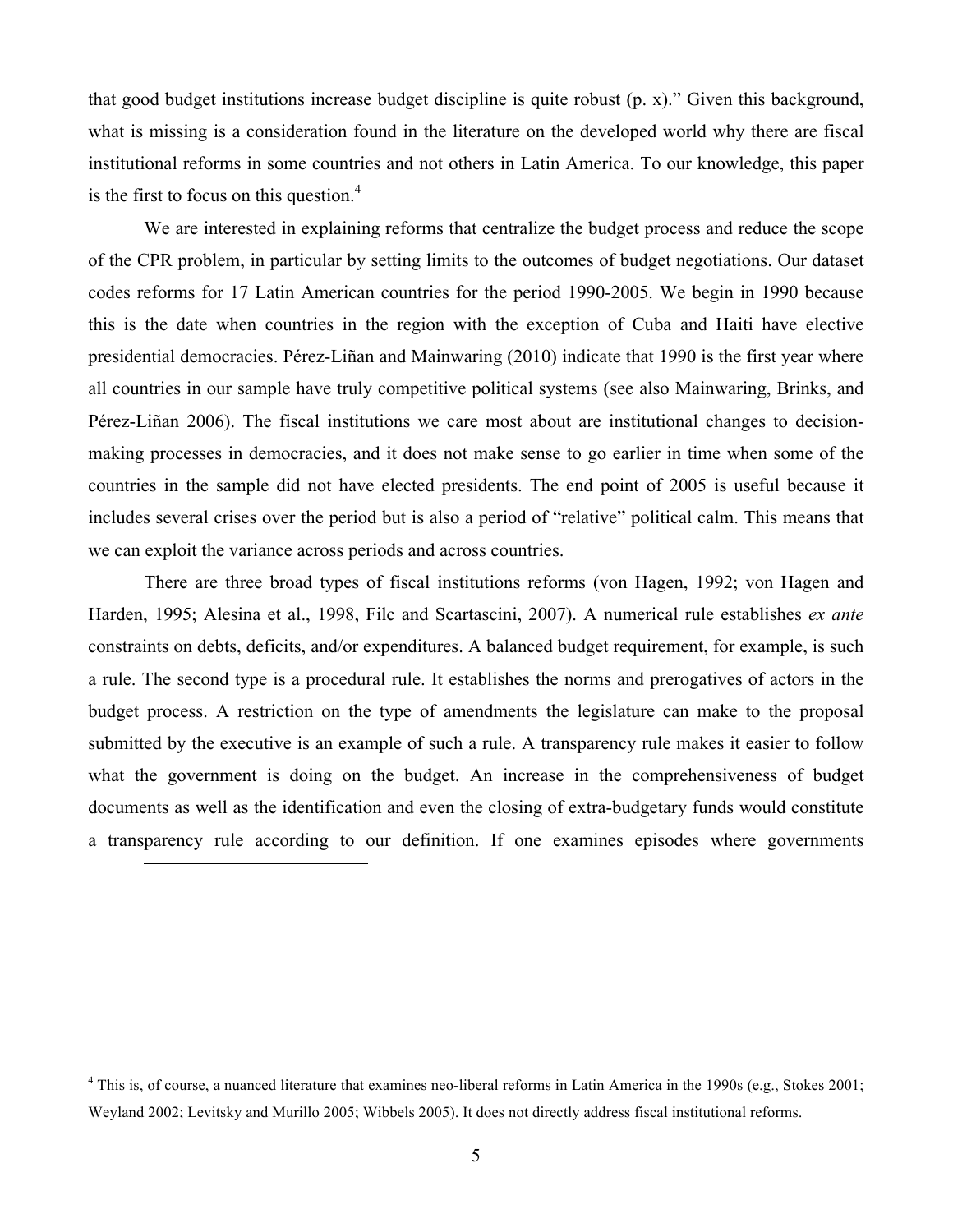introduced any of these measures, a reform occurred in approximately one out of every eight years in the sample. Some countries had almost no reforms; Guatemala, for example, introduced a change only in 2000. Other countries had multiple reforms; Argentina and Ecuador both had reforms in 6 years out of the 15-year period. While there are several reforms from 2000 on, there are sixteen reforms in total in the 1990s. 5

These rules, in turn, often appeared in Latin America in packages known as "fiscal responsibility laws." The best-known is also the most successful, namely the fiscal responsibility law in Brazil. The law extends restrictions to all levels of governments, not just to the national level. In terms of sub-national finance, there are 26 states plus the federal district of Brasilia. The states negotiate budget balance and expenditure caps with the central government, and the national Senate approves them. Any new expenditure in the budget requires full information on costs in the initial year and the following two years. Independent bodies exist in each state that audit both state and municipal finances (the *Tribunal de Contas*; see Melo et. al 2009). There is also a clear punishment mechanism. Once the caps are in place, any sub-national government that exceeds the spending/debt provisions is identified publicly and placed on a list, which is updated monthly. Lower levels of government that continue to exceed the caps are denied federal transfers in the following year if they do not correct them. Moreover, the law is connected to criminal law in the Brazilian system. Politicians who break the law are liable to a lifetime ban from politics and to possible jail time. Hundreds of municipal politicians have faced such bans, and a few have served behind bars. In our dataset of 17 countries, eight introduced a fiscal responsibility law.<sup>6</sup>

 $6$  See Alston et al. (2009) for more details on the Brazilian case. Hallerberg et al (2009) compares the success of the Argentine and Brazil experiences with the fiscal responsibility law.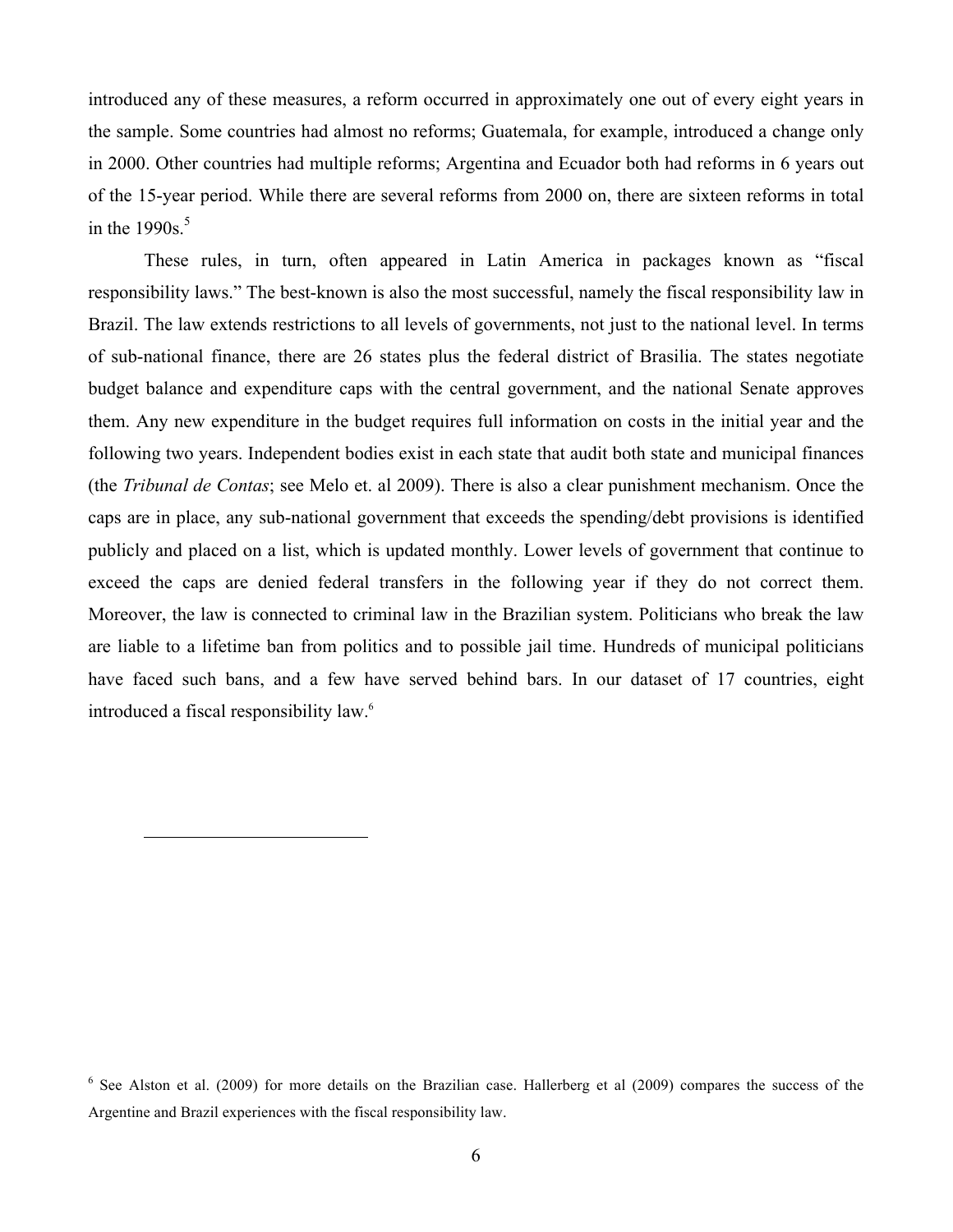Based on this template, Table 1 lists the reforms in our dataset since  $1990$ .<sup>7</sup> Note that the date is for the date of the approval of the law. For the analysis that comes later in the paper, the dependent variable is any change in fiscal institutions, coded dichotomously, with 16.5 percent of years in the dataset being reform years. <sup>8</sup> The empirical section will provide more detail about how to model crosssection and time elements**,** but a few comments are in order here. First, one should model whether a country has had previous reforms. Second, we include time splines to capture the time element.<sup>9</sup> Third, the apparent dependencies across time and space may also be due to diffusion. Weyland (2002), for example, finds that ideas about social security reform moved from Chile onto other countries in the region over time. We also consider explicitly whether other countries in the region have introduced reforms weighted by various factors, such as the size of the economy of whether the other country is contiguous.

 $<sup>7</sup>$  Filc and Scartascini (2007) assembled the dataset through visits and interviews with government officials, surveys, and</sup> analysis of legislation. They distributed answers to government officials from the Budget Office in each country to check its accuracy. We updated the dataset for this paper.

<sup>&</sup>lt;sup>8</sup> In our database we don't include a reform that has been coded in Filc and Scartascini (2007), namely the increase in the power of the finance ministry, because it may be a more subjective assessment.

<sup>&</sup>lt;sup>9</sup> Other specifications in the robustness section include year dummies; one then loses observations from 1991 and 1992 because there are no reforms in those years. As the last section will show, these additional restrictions do not affect the results.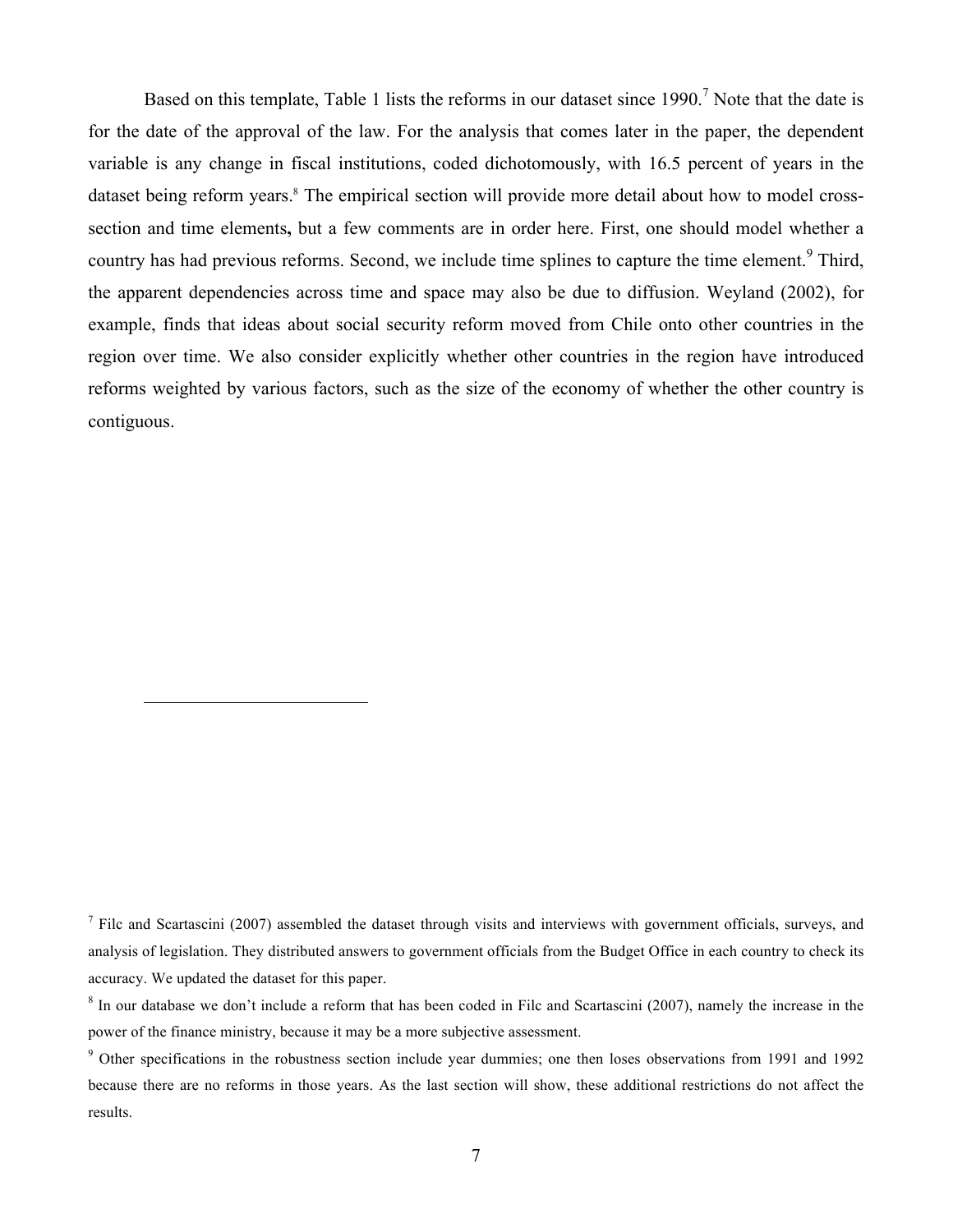| Table 1. Fiscal Reforms in Latin American Countries, 1990-2005 |  |  |  |  |  |  |  |  |
|----------------------------------------------------------------|--|--|--|--|--|--|--|--|
|----------------------------------------------------------------|--|--|--|--|--|--|--|--|

|                      | 1990 | 1991 | 1992 | 1993 | 1994 | 1995 | 1996 | 1997 | 1998 | 1999          | 2000          | 2001    | 2002          | 2003       | 2004     | 2005 |
|----------------------|------|------|------|------|------|------|------|------|------|---------------|---------------|---------|---------------|------------|----------|------|
| Argentina            |      |      | N    |      | U    |      |      |      |      | R(N, C, T), S | $P, r(c)$ , S | r(n), S |               |            | R(N,S,C) |      |
| <b>Bolivia</b>       |      |      |      | S    |      |      |      |      |      |               | U             |         |               |            |          |      |
| <b>Brazil</b>        |      |      |      |      |      |      |      |      | N    |               | R(N,S,T),P    |         |               |            |          |      |
| Colombia             |      |      |      |      |      | ι.   |      |      |      |               | N             | S       |               | R(N, P, T) |          |      |
| Chile                |      |      |      |      |      |      |      |      |      |               | R(N,C)        |         |               |            |          |      |
| <b>Costa Rica</b>    |      |      |      |      |      |      |      |      |      |               |               | U,A     |               |            |          |      |
| <b>Dominican Rep</b> |      |      |      |      |      |      |      |      |      |               |               |         |               |            |          |      |
| <b>Ecuador</b>       |      |      |      |      |      | U    |      |      | N    | C             |               |         | R(N, P, C, T) |            |          | r(n) |
| <b>El Salvador</b>   |      |      |      | L    |      |      | A    |      |      |               |               |         |               |            |          |      |
| Guatemala            |      |      |      |      |      |      |      |      |      |               | P, N, U       |         |               |            |          |      |
| Honduras             |      |      |      |      |      |      |      |      |      |               |               |         |               | P,U        |          |      |
| Mexico               |      |      |      |      |      |      |      |      | C    |               |               |         | C, P, T       |            |          |      |
| Nicaragua            |      |      |      |      |      |      |      |      |      |               |               |         | S,A           |            |          | D.   |
| Panama               |      |      |      |      |      |      |      |      | U    |               |               |         | R(N), S, T    |            | r(n)     | P,U  |
| Paraguay             |      |      |      |      |      |      |      |      |      |               | U             |         |               | D          |          | P    |
| Perú                 |      |      |      |      |      |      |      |      |      |               | R(N, P, C, T) |         | $r(n)$ , C, T |            |          |      |
| Uruguay              |      |      |      |      |      |      | U    |      |      |               |               |         |               |            |          |      |
| Venezuela            |      |      |      |      |      |      |      |      | C,U  |               | D.            |         |               | R(N)       |          |      |
|                      | 1990 | 1991 | 1992 | 1993 | 1994 | 1995 | 1996 | 1997 | 1998 | 1999          | 2000          | 2001    | 2002          | 2003       | 2004     | 2005 |

#### *Notes:*

N: Numerical rules; C: Contra-cyclical Fund; P: Multiyear framework; R: Fiscal Responsibility Law: Subnational Govts; U: Single account; T: Transparency, and; A: Principles of transparency.

Italic lower case means that the previously established reforms were reversed or the restrictions weakened.

R(X,Y) means that the Fiscal Responsibility Law included restrictions to X and Y.

*Source:* Filc and Scartascini (2007), updated by authors.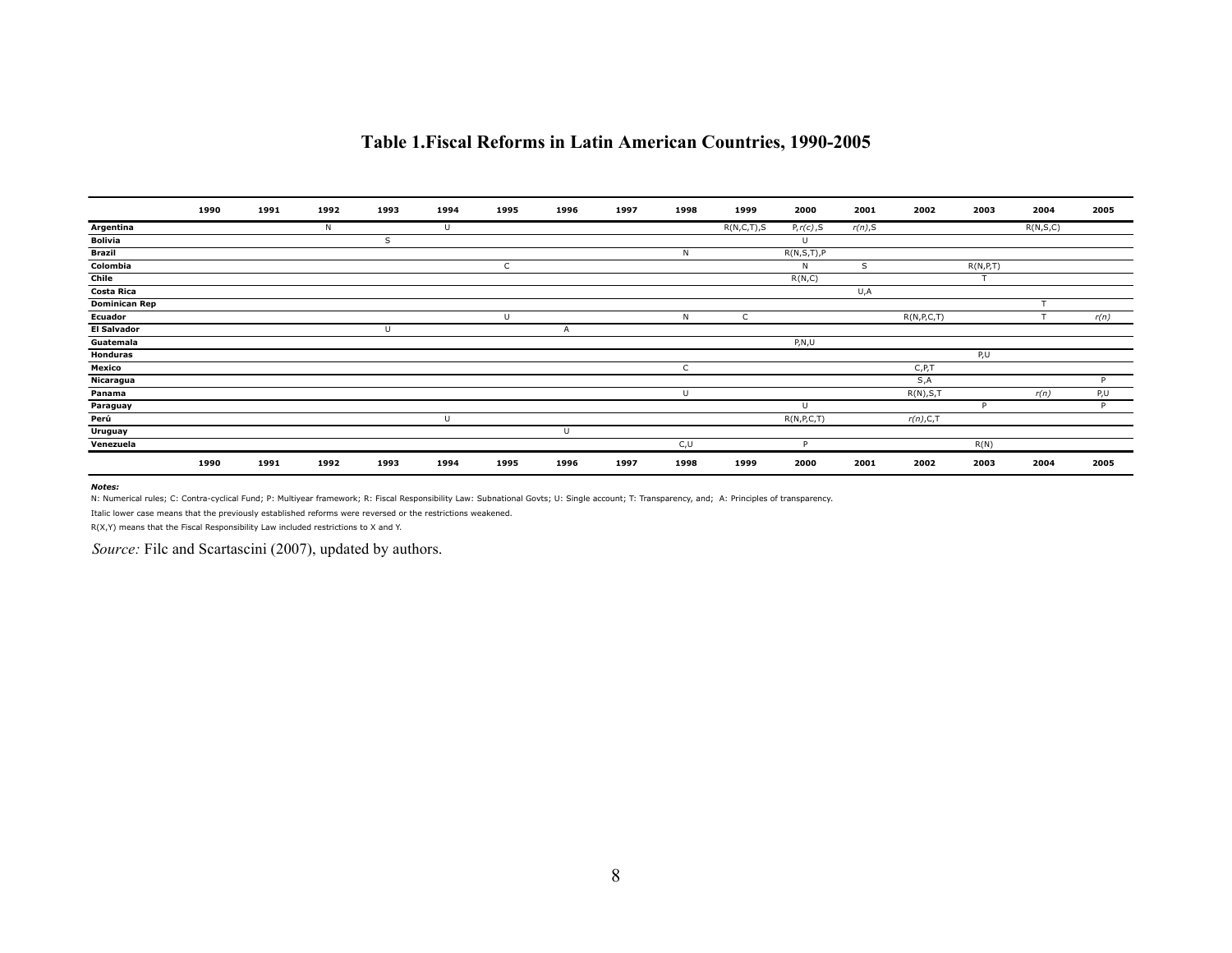### **When Do Financial Crises Accelerate or Retard Reforms?**

The literature suggests that crises more generally can represent a chance to change the institutional framework under which governments make policy. The public policy literature speaks of "windows of opportunity" that open during crisis periods and make even radical reforms possible (e.g., Kingdon, 1984 and 1997; Zahariadis, 2003). The argument is that there are multiple streams at work at any one point in time. The first stream is the perception that something is a problem the government should address. A second stream is a policy stream, which is the discussion in the policy community about the desirability of some policies over others. The third stream is political, with shifts in national mood moving this stream. When all three come together, there is an opportunity to introduce real change. Rahm Emmanuel's statement that "you never want a serious crisis to go to waste" is very much in the spirit of the "window of opportunity" literature.<sup>10</sup>

Consistent with the "windows of opportunity" literature, both Rodrik's (1994) discussion of the role of crises in advancing trade reforms as well as Alesina and Drazen's "war of attrition" model focus on domestic opposition to reforms. In "normal" times, various interest groups block reforms. Alesina and Drazen's (1991) "war of attrition" model focuses on "crisis" in the form of an inflation crisis. There are different groups in society whose approval is required for action to be taken. The political representation of each group, however, would not like to bear the costs of the adjustment process to get inflation under control. Drazen and Grilli (1993) suggest that only when the crisis hits and when all groups are bearing high costs anyway is it politically feasible for the government to take the steps necessary to address the crisis.

This leads to an important difference between the type of reforms discussed above and the reform of fiscal institutions. While fiscal institutional reforms have distributional effects because they usually lead to tighter fiscal discipline, who hurts and who benefits from such reforms is not so clearcut. This situation is different than under trade, where the structure of the economy leads to fairly

<sup>&</sup>lt;sup>10</sup> American President Obama's first Chief of Staff made this comment in November 2008.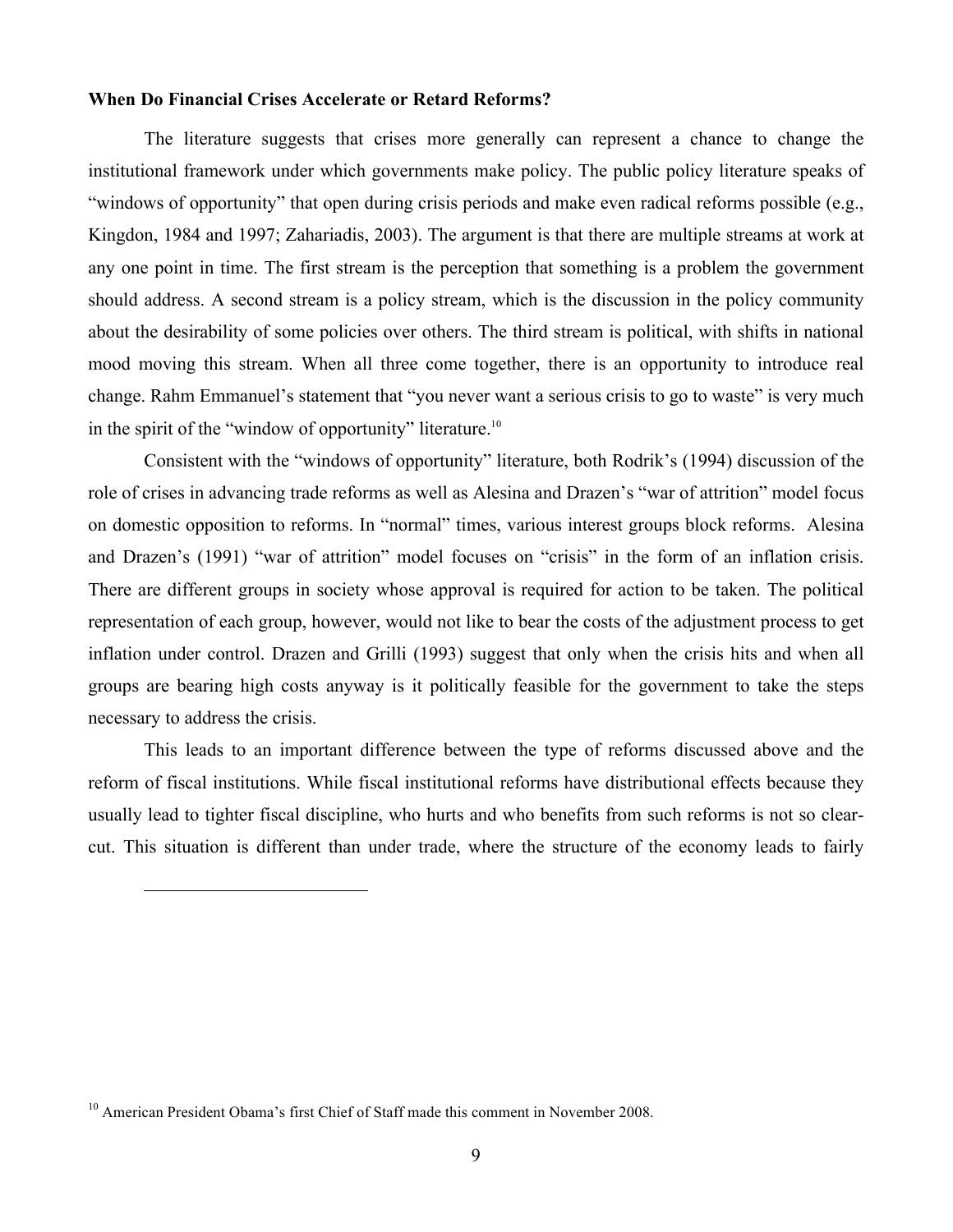straight-forward predictions about who benefits and who gets hurt. The adjustment story from Alesina and Drazen depends upon the nature of the underlying crisis.

It is also important to pay attention to the type of crisis as well as their sequence. As we explain in more detail below, while we focus on financial, or banking, crisis, there are several reasons why sovereign debt crises sometimes develop during, and after, the financial crisis.<sup>11</sup> These two are clearly related--reforms to address a banking crisis will be expensive.

At the beginning of a banking crisis, there have rarely been concurrent sovereign debt crises (Laeven and Valencia, 2012). The danger to the public fisc usually comes some years afterward. In their historical study of eight centuries of crises, Reinhart and Rogoff (2009) find that debt burdens grow on average 82 percent in the first two years after a banking crisis. There are three reasons for why debt goes up so dramatically. The first is the costs of the bailout itself. The second is due to lost economic output because of the crisis translates into more social spending and lower tax collections and has a direct effect on the budget. In their study of 147 banking crises over the period 1970-2011, Laeven and Valencia (2008: p. 24) find that the average crisis costs a government a little over 13 percent of GDP and, at the most extreme, up to 55 percent of GDP.<sup>12</sup> The final reason is the costs of active fiscal policy in the form of a fiscal stimulus to stabilize the overall economy during a banking crisis. Such use of fiscal policy during banking crises can be beneficial--Baldacci et. al (2009) find that banking crises are shorter in countries that have such fiscal stimuli. During our sample period as opposed to Laeven and Valencia's worldwide dataset, and within our Latin American set of cases, the greatest economic loss was in Argentina in 2001, when the economy is thought to have shrunk almost 43 percent after the crisis, while the greatest fiscal cost was to Ecuador in 1998, when the fiscal cost was almost 22 percent of GDP (Laeven and Valencia, 2008: pp. 32-49).

 $11$  In other work (see Hallerberg and Scartascini 2012), we examine other measures of crisis, such as so-called "sudden stops." The datasets are available for only a subset of countries, however.

 $12$  This is their estimated cost of the Argentine banking crisis in 1980.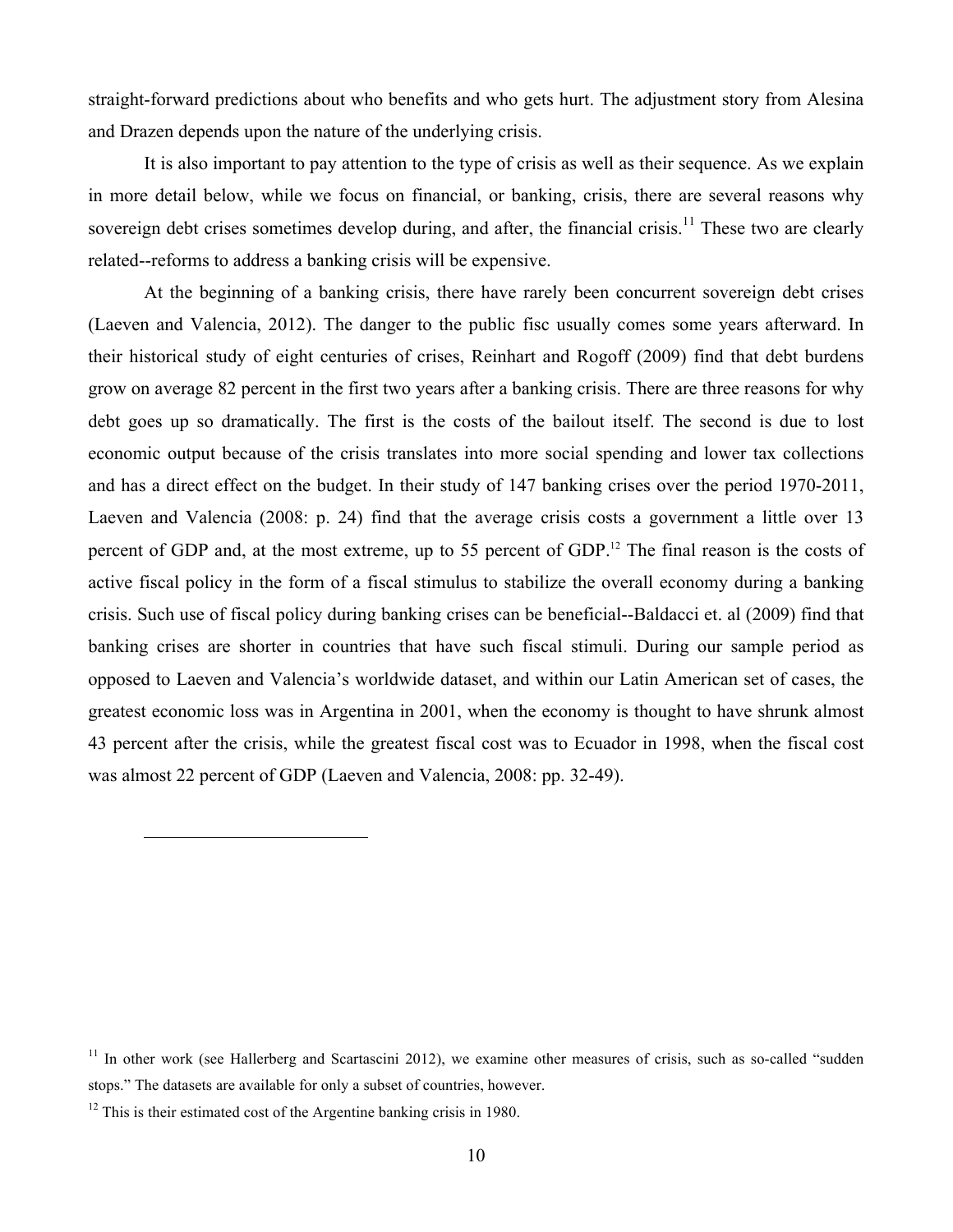These debt dynamics implications for the pressure on governments to undertake fiscal reforms. Countries with low levels of debt may be more likely to introduce stimulus packages. Reforms meant to tighten fiscal discipline are seen as counter-productive—the whole point is to spend more money to address the crisis. As the debt piles up, however, governments lose the confidence of markets, and there is reason to introduce more centralized fiscal institutions to signal that the run-up in debt should end. As Jácome (2008, p. 14) notes, "highly indebted countries were generally unable to raise money in domestic or international—capital markets during periods of financial stress, thereby hindering governments' capacity to cope with banking crises using non-inflationary means. In these circumstances, tightening fiscal policy may be the only alternative countries have…" This line of argument suggests that reforms are less likely during the initial phase of a banking crisis. As the crisis continues, the need to signal to markets future fiscal behavior increases as well, and the probability of reforms also increases. To test this, we model market pressure on governments directly by including the (lagged) interest costs on external debt as a percent of exports. The idea here is to capture the ability of the government to continue to fund such costs.

Note that the pressure from a banking crisis over time should exist whether or not a country enters a sovereign debt crisis. Such a crisis exists formally when a country defaults. This decision, in turn, is a government decision and one that is hard to predict—some countries like Japan have debt to GDP ratios approaching 250%, while Argentina defaulted in 2001 with its debt to GDP ratio less than 60%. In our dataset, if one looks at external debt as a percent of gross national income (a more narrow definition of economic output than GDP), countries not in default have an average debt amounting to 261% of GDP. Countries in default have an average external debt level of 282%, which is not appreciably higher. $13$ 

In terms of our predictions of fiscal reform, however, a sovereign debt crisis has an additional effect on the probability of reform for three reasons. First, and consistent with Alesina and Drazen

<sup>&</sup>lt;sup>13</sup> The t-test of the difference in means is not close to statistical significance at the  $p<1$  level.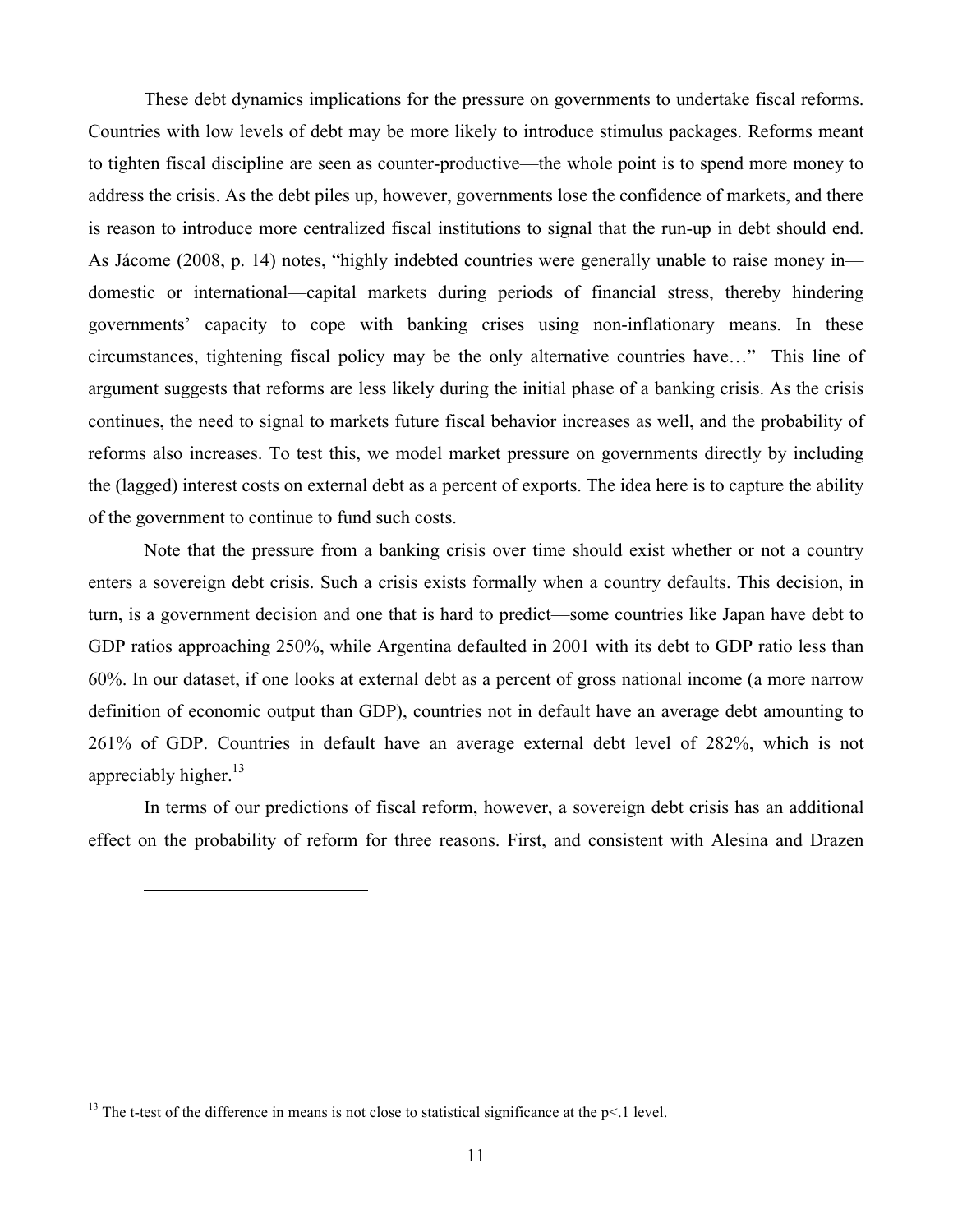(1991), the default ,may force the different interests finally to act on the problem. A new fiscal rule may be part of any agreement among the interests. Second, the default means governments have lost credibility with markets. A government may intend for a fiscal reform to be part of a more general process of rebuilding its relationship with investors. Third, in cases like Argentina where market relations remain bad, governments may have to impose fiscal rules because they cannot borrow anymore and they need tools to restrict spending.

In terms of the measurement of sovereign debt crises, Laeven and Valencia (2012) consider both the year of sovereign debt defaults to private lending as well as the year of debt rescheduling. They rely on Beim and Calomiris (2001), World Bank (2002), Sturzenegger and Zettelmeyer (2006), and IMF staff reports as sources. In our sample, true defaults are rare, or only initiated in four country years. Sovereign debt restructurings, however, are more common, with 16 cases that include all the countries but Colombia, El Salvador, and Guatemala. Note that several of these restructurings follow defaults that occurred in the period before 1990, or the beginning of our dataset.<sup>14</sup> In the regression analysis, we create one variable that considers periods from debt default to debt restructuring, which is analogous to the banking crisis variable that extends from the beginning to the end of a given crisis, for the sovereign debt crises in our dataset.<sup>15</sup>

So far the emphasis has been on domestic crisis, but there are reasons to believe that crises in the region may also have an effect. Markets may become spooked with fiscal policies in the region in general, not just in the country or countries experiencing a crisis. The introduction of fiscal reforms would represent an attempt to reassure markets that a given country is not the same "type" as the countries already in trouble. Stronger fiscal institutions are meant to reassure markets about the

<sup>&</sup>lt;sup>14</sup> Peru, for example, defaulted in 1978 but did not reschedule its debt until 1996.

<sup>&</sup>lt;sup>15</sup> Laeven and Valencia (2012) also discuss the timing of currency crises and sovereign debt crises. Their definition of currency crises comes from Frankel and Rose (1996), and it is a nominal depreciation of the currency of at least 30 percent and an increase in the rate of depreciation of at least 10 percent over the previous year. In our sample, such crises were less frequent than banking crises, or about 3.7 percent of the time.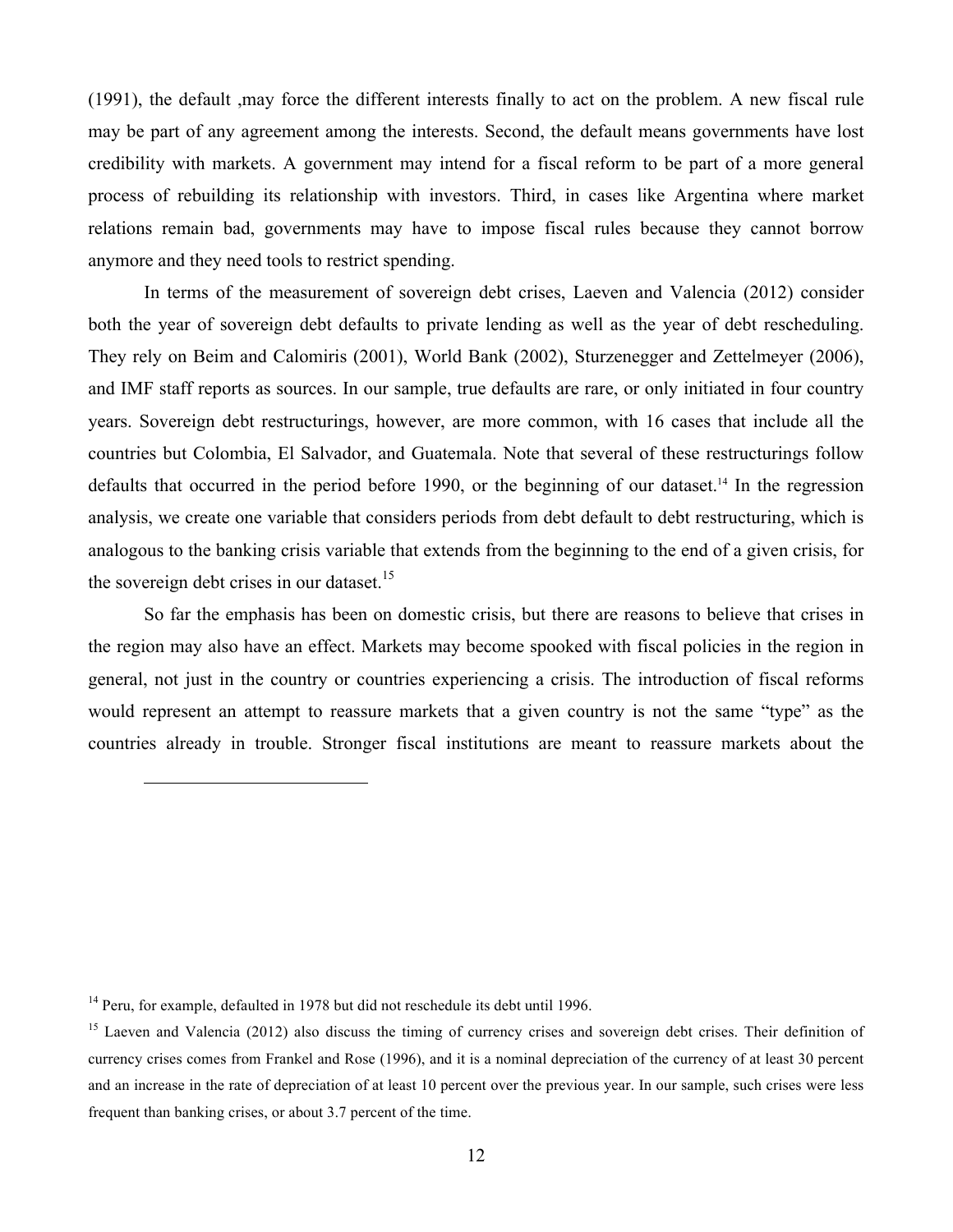government's future behavior. The fiscal rules make it more likely that the government will have lower debt than initially feared because of two factors. First, the application of the fiscal reform is intended to lower debt. Second, the introduction of the reform may serve as a signal of future government intentions on debt policy.

The threat that a country will not have access to capital markets may be quite real. In the early 2000s countries in Latin America experienced what are known as "sudden stops," which mean that it is not possible for the government to borrow on international credit markets. In addition to an attempt to reassure markets, a sudden stop could lead to a very practical need for deep cuts in public spending because international capital to finance previous levels of spending is simply no longer available. Fiscal reforms would make it easier to implement the necessary changes in the budget.

Finally, and related to the argument about windows of opportunity, crises often lead to requests for international help. The IMF sometimes attaches requirements for fiscal outcomes to their programs. These may also include either expectations or even requirements for fiscal reforms. There are several problems associated with measuring IMF influence, however. Most importantly, the IMF and other international organizations may have less public ways of suggesting reforms. Even if a country is under an IMF program, it may ask the Fund to include certain reforms in the program so that it can blame the Fund for the new policies. Causation is then a real issue—did Fund pressure lead to reform, or are statements in country programs mainly signals that the government has decided to undertake certain reforms anyway? Nonetheless, we do include a variable for whether a country is under any IMF program. Biglaiser and DeRouen (2011) find that IMF involvement increases the likelihood of some types of economic reforms. We will therefore test explicitly whether countries reacted differently to crises given whether they were under an IMF program or not.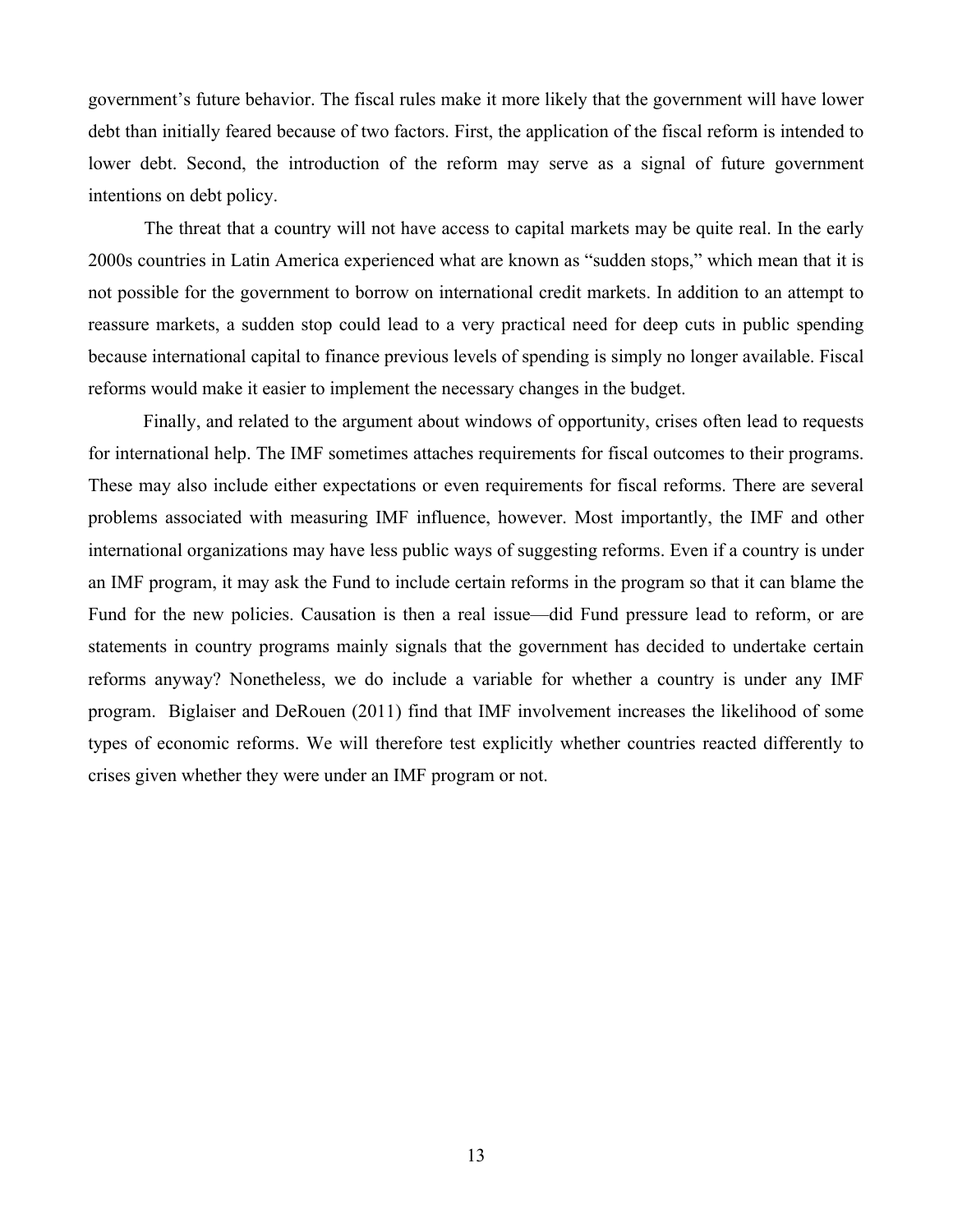|                |                             |                        | Debt   | Debt          |
|----------------|-----------------------------|------------------------|--------|---------------|
| Country        | <b>Systemic Bank Crisis</b> | <b>Currency Crisis</b> | Crisis | Restructuring |
| Argentina      | 1990-91, 1995, 2001-03      | 2002                   | 2001   | 2005          |
| <b>Bolivia</b> | 1994                        |                        |        | 1992          |
| <b>Brazil</b>  | 1990-98                     | 1992, 1999             |        | 1994          |
| Chile          |                             |                        |        | 1990          |
| Colombia       | 1998-2000                   |                        |        |               |
| Costa Rica     | 1994-95                     | 1991                   |        | 1990          |
| Dom Rep        | 2003-04                     | 1990, 2003             | 2003   | 1994, 2005    |
| Ecuador        | 1998-2002                   | 1999                   | 1999   | 2000          |
| El Salvador    | 1990                        |                        |        |               |
| Guatemala      |                             |                        |        |               |
| Mexico         | 1994-96                     | 1995                   |        | 1990          |
| Nicaragua      | 1990-93, 2000               | 1990                   |        | 1995          |
| Panama         |                             |                        |        | 1996          |
| Paraguay       | 1995                        | 2002                   |        | 1992          |
| Peru           |                             |                        |        | 1996          |
| Uruguay        | 2002-05                     | 1990, 2002             | 2002   | 1991, 2003    |
| Venezuela      | 1994-98                     | 1994, 2002             |        | 1990          |

# **Table 2: Crises in Latin America**

Source:Laeven and Valencia 2012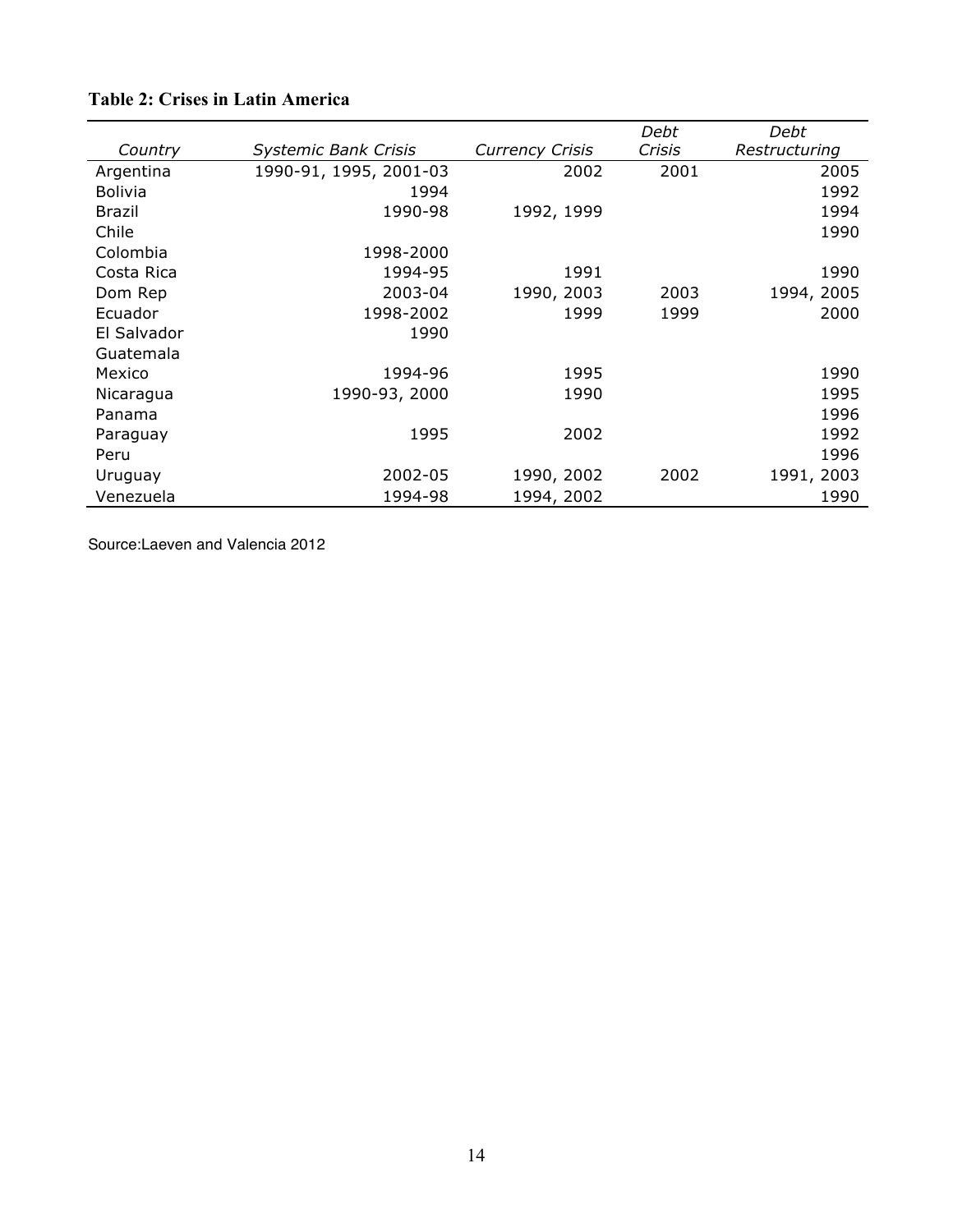The next step is to consider causes of fiscal reforms in a multivariate framework.

#### **Political and Economic Explanations of Reform**

The previous section focused on the connection between crises and reforms, but one would expect that variables of a more political nature will interact with the crisis and make reforms more or less likely. Moreover, while this paper has so far focused on the effects of crises on the introduction of fiscal reforms, there may be more overt political reasons why governments introduce reforms. We explore several hypotheses here.

A first set of variables models the size of the common pool resource (CPR) problem, which is the source of fiscal indiscipline that institutional reforms are meant to reduce. Studies of the CPR problem generally presume that it is a constant in all government settings. But political institutions may affect its overall size—the more a decision-maker thinks she can improve her political future by worrying about a narrow slice of the population when making spending and taxation decision, the greater the *potential* CPR problem. Countries with institutions that create larger potential CPR problems benefit the most from such reforms, and they may be more likely to introduce them.

To measure the potential CPR problem, we use a measure for the personal vote first introduced in Hallerberg and Marier (2004). The index considers the extent to which the electoral system for the lower house of the legislature encourages candidates for office to appeal to a vote for themselves over a vote for a given political party. More details about the calculation of this variable appear in Hallerberg and Scartascini (2011), but the idea, following Carey and Shugart (1995), is to look at the construction of the ballot (whether one votes for a person or party), whether votes are pooled across the party level, and the number of votes cast, and to look at these factors in the context of the district magnitude of a given country, which we measure as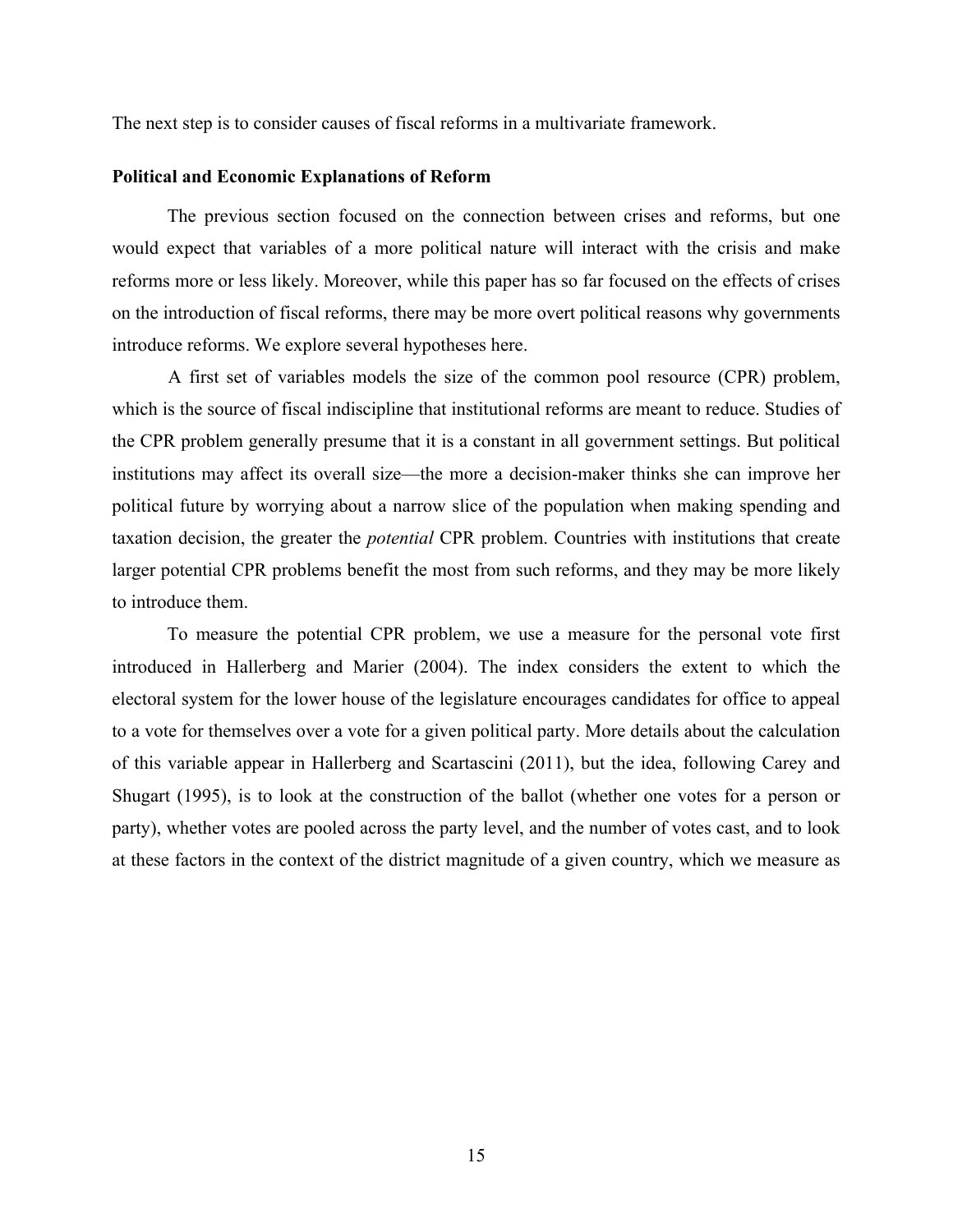the size of the median electoral district. If a country has a closed ballot, which means that people vote only for a party, increasing district magnitude decreases the personal vote. If the country has an open ballot, then increases in district magnitude mean that a candidate has to appeal to an ever-smaller proportion of the population to get elected. The index runs theoretically from approximately 0, where there is a complete party vote, to 1, where there is a complete personal vote. The country with the lowest index score is Mexico (entire time period) at 0.03 while the highest scores are for Colombia (1990-2001) at 0.78 and Brazil (entire time period) at 0.73.<sup>22</sup> These scores indicate the potential size of the CPR problem in Congress, and we expect that the greater the size the greater the impetus for institutional reform because of the risk that implies not reforming. There should be a positive relationship between the extent of the personal vote and the likelihood of fiscal reforms.

While our prediction is that weakening parties leads to more (fiscal) reform because the size of the CPR problem is greater, one should note that there is a literature looking at other types of reform that would argue in favor of the reverse relationship. Haggard and Kaufman (1994) would anticipate that strong parties are needed to push through reforms after a transition to democracy. Similarly, Ames (2001) contends that the personalistic nature of the political system made reforms in Brazil especially difficult. The mechanism in the two arguments is different; we are suggesting that the CPR problem is much bigger under personalistic systems, and that this pressure makes reforms that are meant to relieve this pressure more likely.

A pre-electoral period may also affect the likelihood of reform. Brender and Drazen (2005) suggest that fiscal cycles are especially prevalent in young democracies. Barberia and Avelino (2011), however, find that the age of democracy in their Latin American sample is not

 $22$  Data for this variable are comes from Hallerberg and Marier (2004), which in turn is updated (and sometimes corrected) with data from Payne, Zovatto and Mateo Díaz (2007) and from a dataset posted on John Carey's website (http://www.dartmouth.edu/~jcarey/Data%20Archive.html)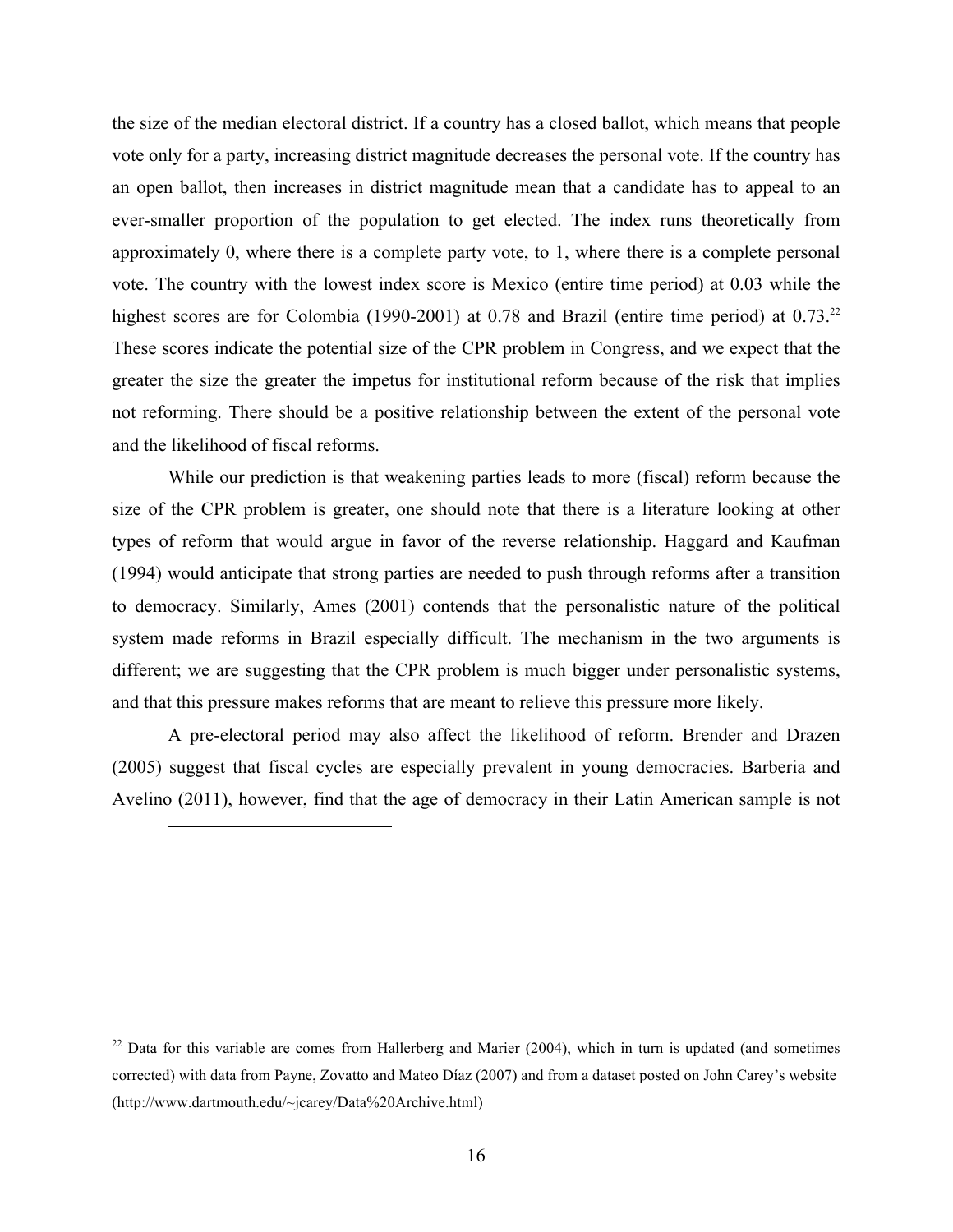relevant, and that political business cycles are common in the region. Both articles suggest a negative relationship with reforms prior to an election--the point of reform is to centralize the budget process, which may restrict the ability of the government to run fiscal cycles. Following Franzese (2002), we measure electoral periods according to the proportion of the current year that is part of a pre-electoral year. This means, for example, that an election on July 1, 2000, would be measured as 0.5 in 2000 and 0.5 in 1999.

There is an ongoing debate about whether the presence of "veto players" accelerates or retards reform. The classic text is Tsebelis (2002), who would expect that increasing the number of veto players that do not share the same preferences should decrease the possible space of changes to the status quo. Hellman (1998) as well as Gehlbach and Malesky (2010) a decade later, in their analyses of economic reform in Central and Eastern Europe, suggest that more veto players make it harder for special interests to block further reform. This means that increasing the number of veto players should make reforms more likely rather than less. Scartascini and Tommasi (2012) suggest that, when intertemporal bargains are included, that the effects of the number of veto players is ambiguous. In our empirical analysis, we use the variable "allhouse" from the Beck, et. al (2010) dataset, which is coded as "1" if one party controls the relevant houses of Congress and "0" otherwise. This picks up the contrast between countries with "united" government and "divided" government.<sup>24</sup>

In contrast to the number of parties, one can also consider their ideology. There is a rich literature that considers the effects of partisanship on neo-liberal reforms in Latin America. As Stokes (1999) has suggested in her study of the introduction of such reforms, party labels are good predictors of rhetoric before elections but not good predictors of whether presidents actually try to introduce such reforms. Her work suggests that there should be no association

 $^{24}$  In robustness regressions, we also include the "checks" variable from Beck et. al. 2010.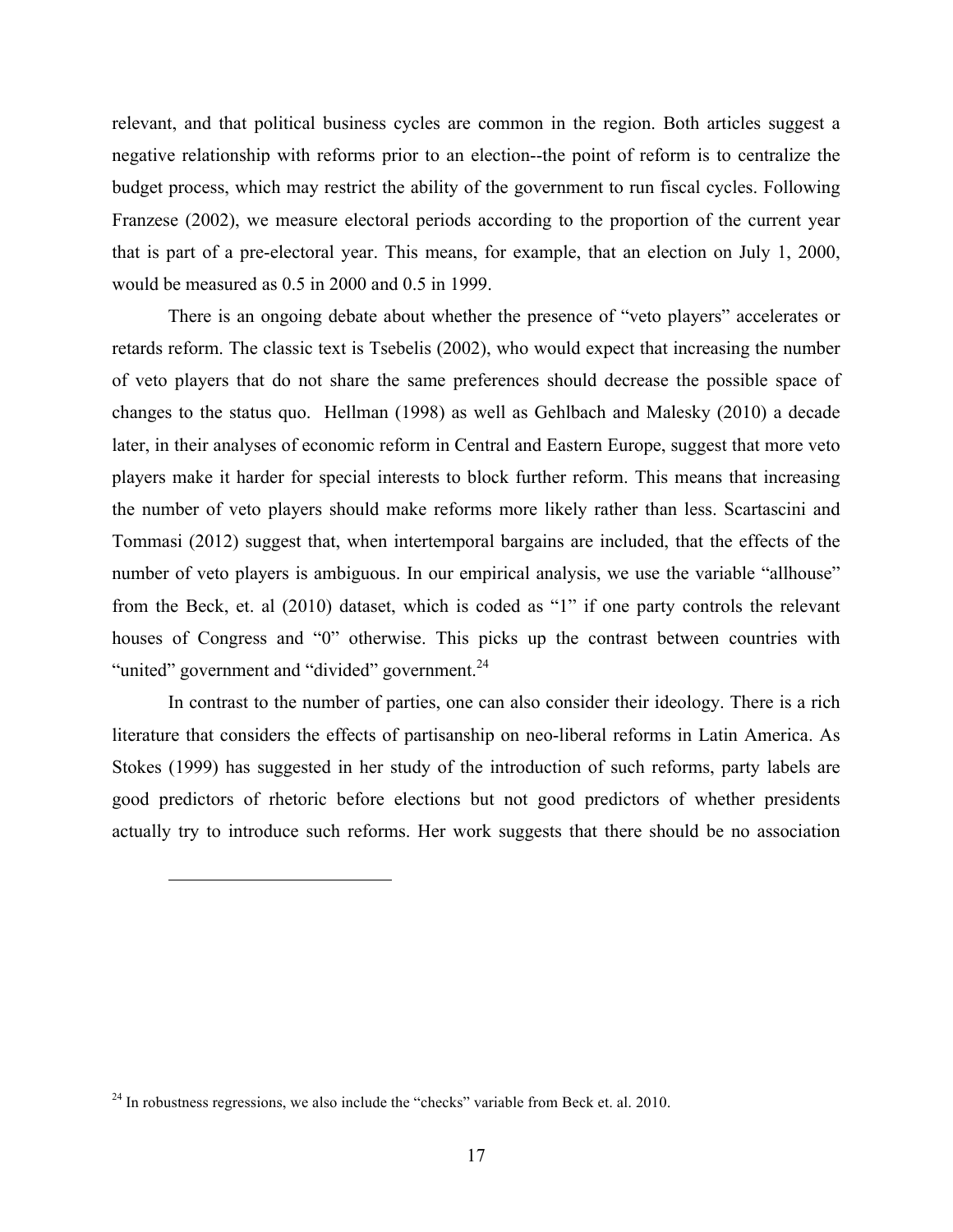between partisanship and reform. Thinking about developments over a long span of time, including over the 2000s when there was a general leftist tilt to electoral outcomes in the region, Baker and Greene (2011) as well as Murillo, et. al (2010) using somewhat different measures of partisanship contend that the changes in partisanship have not been as great as some presume- there has been a general move the last decade from center-right to center (rather than left) presidents. Leftist presidents have, however, made a subtle but important difference in policies they have stalled or even on occasion reversed reforms consistent with the so-called "Washington Consensus" (Baker and Greene 2011). To the extent fiscal reforms are seen as part of the Washington Consensus and to the extent that Left presidents act to roll back such reforms, fiscal reforms should be more common under Right presidents. Yet partisanship may be relevant for another reason related not to market reforms but to the markets themselves--there may be a greater need for "leftists" presidents to signal to markets that they are serious about the economy. In this case, Left Presidents should introduce more reforms than Right Presidents. Our measure for partisanship comes from Murillo et al. (2010) and is on a five-point scale, with 1 the leftmost and 5 the right-most president.

We also include important economic variables. A deterioration in the terms of trade of a country means that more exports would be needed to finance the same debt level. The (lagged) terms of trade should therefore have a negative sign; countries that are doing better should face less pressure to reform.<sup>25</sup> In additional regressions, we consider variations based on economic growth in term of the average relative to five years previously; pressure for reform may increase when average growth declines over time.<sup>26</sup> An interest rate shock may also push governments to respond with fiscal reforms; we measure this as…

 $25$  We use the net barter terms of trade index, with  $2000=100$ .

 $26$  An alternative measure is growth the previous year. In neither case did inclusion of the variables substantively change the core results.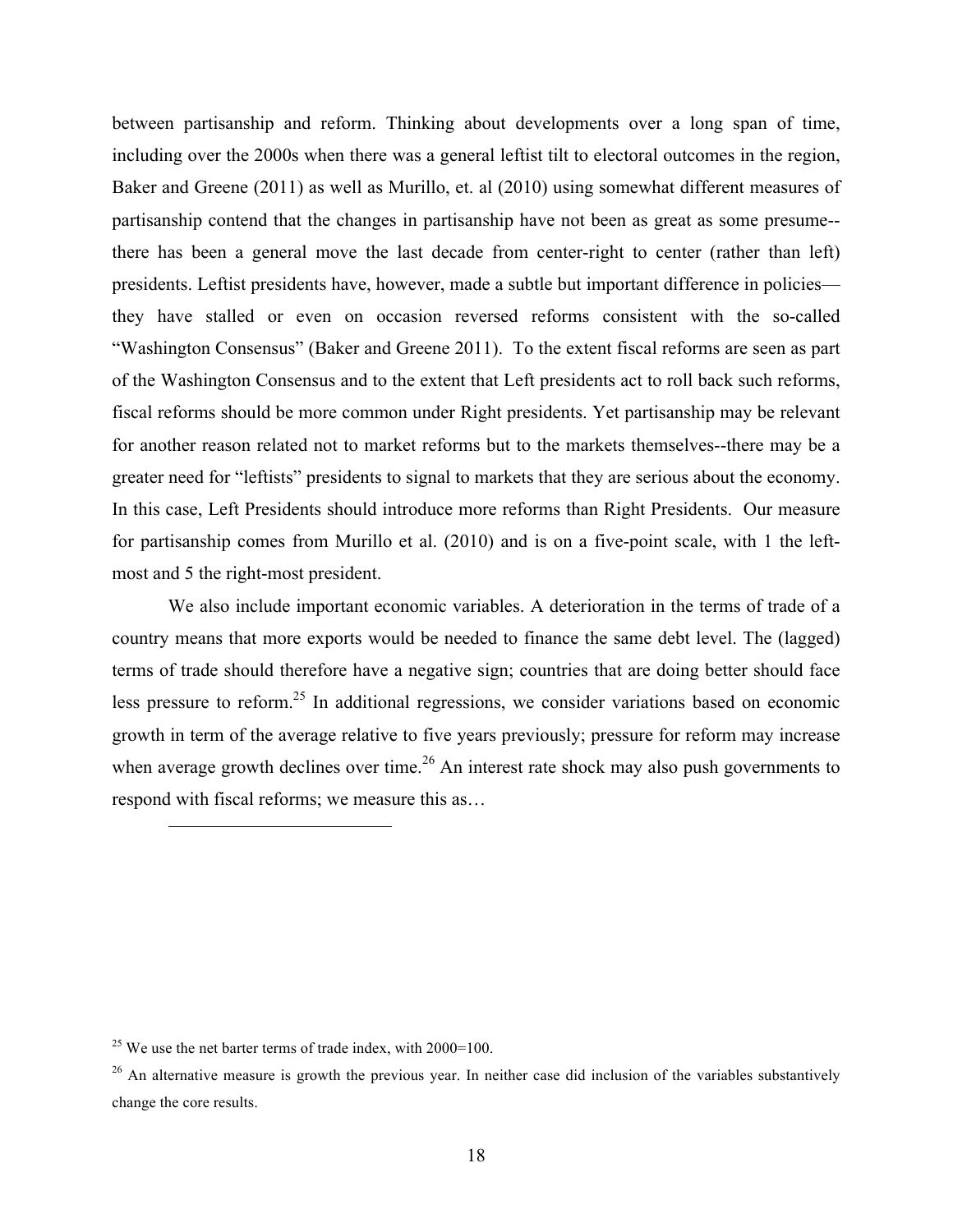#### **Do Crises Explain the Introduction of Fiscal Reform?**

Modeling the data presented above entails several challenges. As a first cut, it would seem that an event history analysis would be the most appropriate technique. The dependent variable is dichotomous and there is a clear time element. IMF (2009), for example, which considers economic determinants of fiscal reforms (only) and finds that countries introduce reforms under good economic conditions, considers both parametric and nonparametric hazard models. Their paper also uses conditional logits to predict whether a given fiscal rule is in place.

There are, however, issues with using standard event history analysis given the distribution of our dependent variable. Standard models in this tradition assume that cases (or countries in our case) drop out of the sample once they have had a reform. The analogy comes from medicine, which is a field where event history techniques were initially developed and where they were applied to predict the onset of a disease or the mortality of patients. Once a patient dies, the patient is out of the sample. In our sample, however, the "patients" can "die" multiple times, that is, they may have reforms again at a future time, and they certainly do not leave the sample. While there are some techniques to deal with this issue, more problematic is that patients may "die" in consecutive years (or initiate reforms over consecutive years).<sup>28</sup> It is difficult to model how they re-enter the sample.

For this reason, we use two techniques. Table 4 presents results from a BTSCS (Binary Time-Series Cross Section data) model with time splines.<sup>29</sup> This is equivalent to a random effects logit. As Clark and Linzer (2012) note based on their extensive simulations, random effects are superior to fixed effects when there is relatively little within-unit variation for independent

 $28$  We thank Erik Wibbels for extensive discussions about how best to model the data.

<sup>&</sup>lt;sup>29</sup> See Beck, Katz, and Tucker (1998) for more detail. We also reran the analysis with country year dummies; those results are reported in the robustness section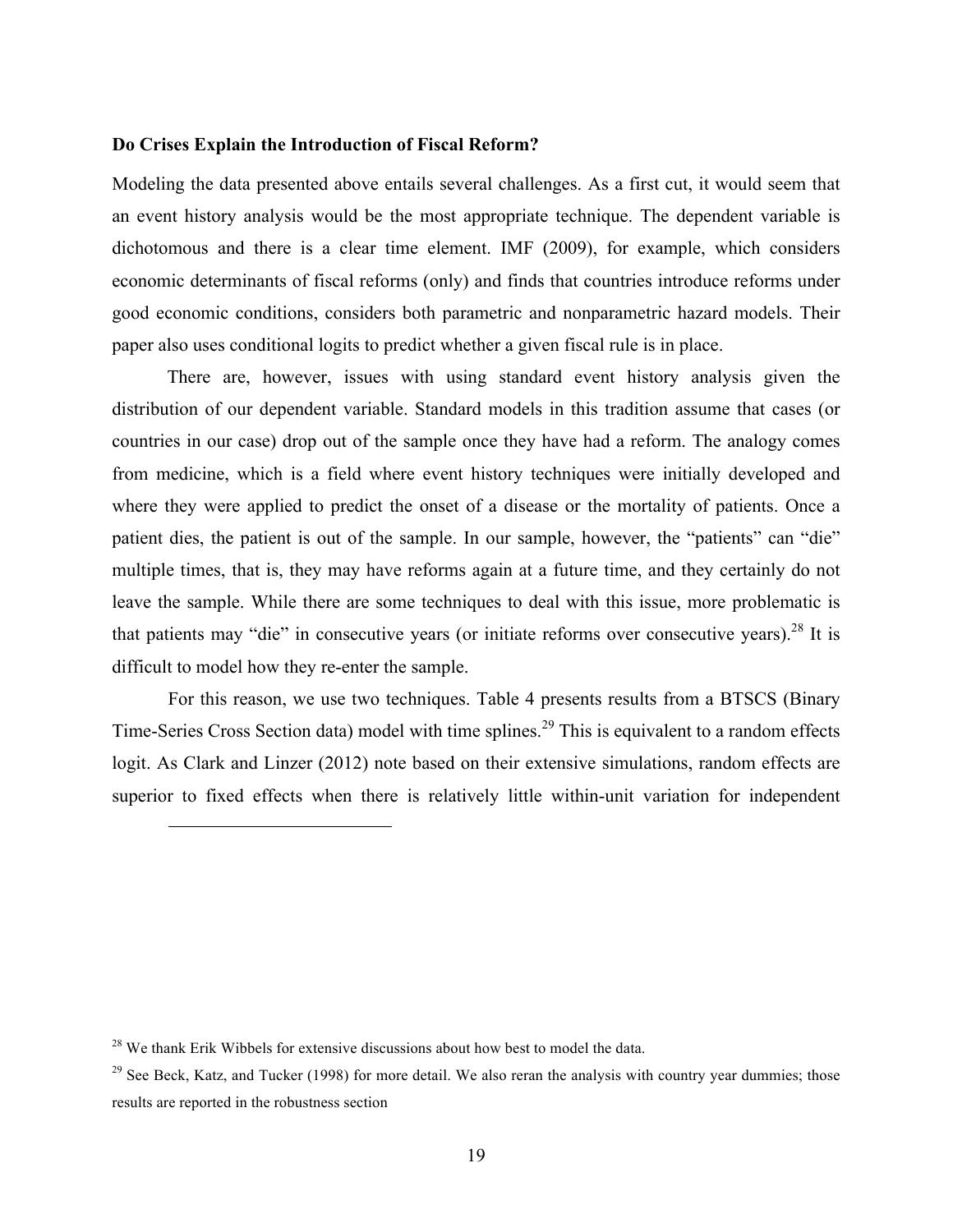variables, which is the case for some of our political variables, and when there are relatively few observations per unit, which is again the case in our dataset. For robustness checks in the next section we also estimate several additional specifications, including a conditional logistic regression (which incorporates fixed effects) Von Hagen, Hallett and Strauch (2001), as well as Mierau, Jong-A-Pin and de Haan (2007), have used such models to predict the timing of fiscal adjustments in either European or OECD countries, and an extension to consider fiscal reforms is straightforward. We use the Clarify software to calculate marginal effects of moving from the 1<sup>st</sup> to the 99<sup>th</sup> percentile for a given significant variable with the other variables set at their means.

Some modeling issues remain with the logit construction, and with the standard event history models more generally. First, whether a country introduces a reform may depend upon what reforms it has introduced before. Second, leaders may "learn" from the examples set in different countries. To deal with repeated events, we include a variable that counts the time since the last reform. To deal with subject event dependence, we have models to capture diffusion, although because the diffusion variable is not statistically significant we exclude it in this first analysis. 30,31

 $\overline{a}$ 

<sup>30</sup> Ideally, one would also consider not only the onset of the reforms but also their overall duration. This would be appropriate especially for fiscal responsibility laws, where there is data for some countries on how long the law remained in place. A Markov transition model in this case would allow one to include covariates that specifically affect event onset, event duration, and both onset and duration. A challenge, however, is the number of observations as well as certain knowledge about when a reform was no longer in place. Given few degrees of freedom, such an analysis would only be suggestive.

<sup>31</sup> Another approach worth consideration is a conditional frailty model (Box-Steffensmeier, De Boef and Joyce, 2007). This model allows one simultaneously to model both subject event dependence and heterogeneity. It assumes that some units are more or less prone to "failure" over time. One should then "treat individual effects as random draws from a specific parametric distribution" (Box-Steffensmeier, De Boef and Joyce, 2007: p. 240). Frailty models alone, however, do not control for event dependence. The conditional frailty model combines the random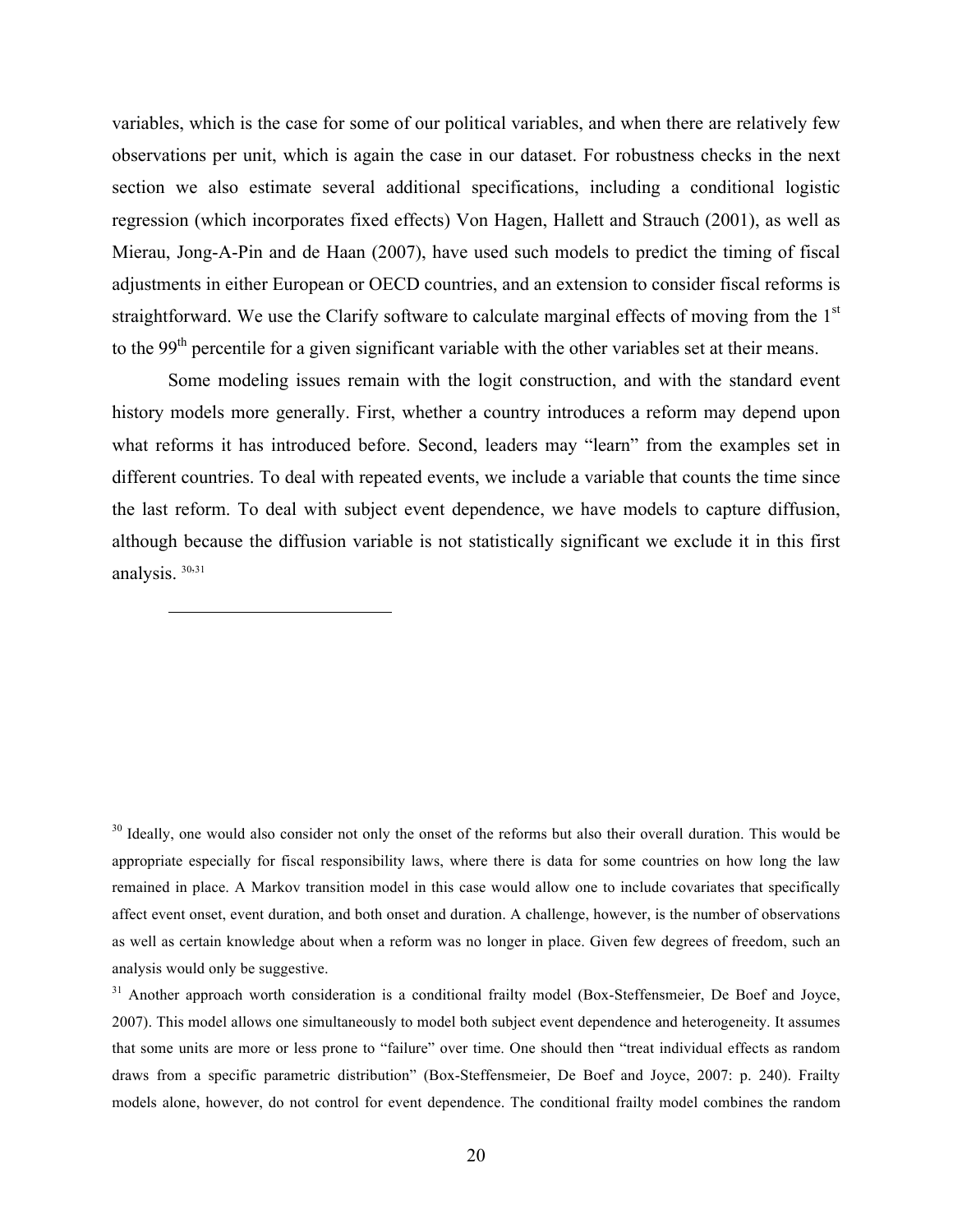Our dependent variable has maximum of 272 observations, which corresponds to whether there were fiscal reforms during the time period 1990-2005 in seventeen countries (in practice models the number of observations is somewhat lower because of missing values in one or more of the independent variables). Results are presented in Table 3., with columns 1 and 3 presenting the raw numbers while columns 2 and 4 present the marginal effects given that the other variables are at their means.<sup>32</sup> Our focus is on the effects of financial crisis, and columns 1 and 2 present results where the financial crisis is coded as a dummy variable while 3 and 4 have results for when it is coded as a count, with the expectation that initially financial crises retard reform but over time they encourage reform.

The results suggest that financial crises do make reform less likely. If the variables are set at their means except for banking and debt crises, which are set at 0, the overall probability of a reform is .12. Column 2 indicates that this probability then falls effectively to zero when there is a banking crisis.<sup>33</sup> This change in probability is statistically significant at the .01 level. The coefficient on fiscal crises, however, is positive and significant at the p<.05 level, and the marginal effect is large at .43 if the others are set at the means. In practice, however, we are also interested in the case where banking crises are concurrent, not where such crises are at their means; the Table also displays the effects of a fiscal crisis (defined as the time from default to debt restructuring) given the presence of a banking crisis. In this case, the marginal effect from moving from no fiscal crisis to a fiscal crisis is an increase in the probability of .20, which is also

component to estimate the frailty portion as well as estimates for event-specific baseline hazards. Preliminary results using the R-statistics program were substantively similar to the results for the conditional logics, but the model had difficulties computing when more than three variables were included. The BTSCS results provide the basis for the analysis that follows.

 $32$  The marginal effects are calculated with the statistical software package Clarify; see

 $\overline{a}$ 

 $33$  That is, the baseline is .11 while the banking crisis marginal effect is  $-11$ , so there are then no reforms.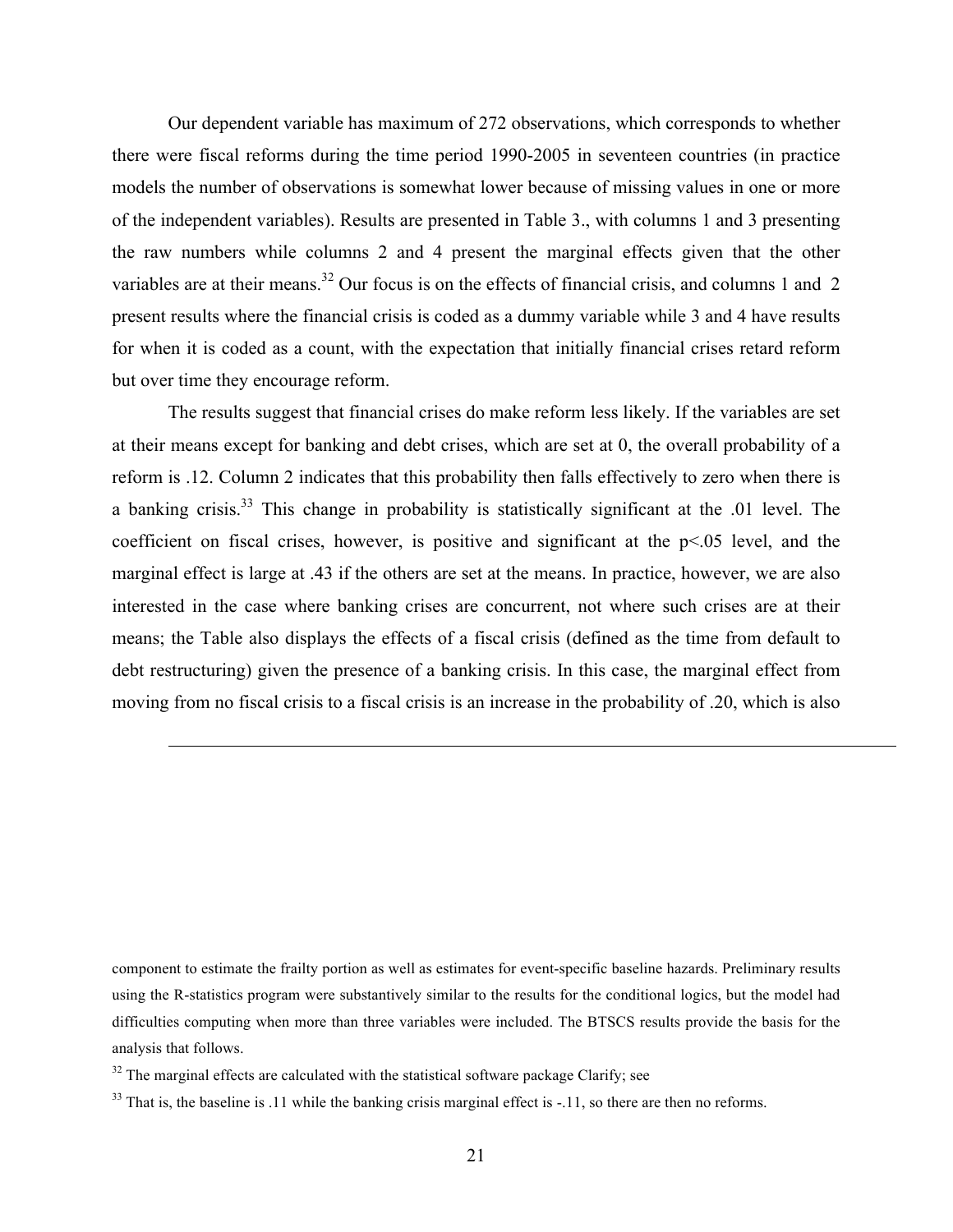statistically significant.<sup>34</sup> These results therefore fit our theoretical expectations—financial crises have a negative impact on fiscal reforms initially, but if they turn into a sovereign debt crisis the effect reverses.

We also expect that each consecutive year of a banking crisis affects the probability of reforms, so that the negative impact moves towards zero and then becomes positive. The logit analysis with a simple dummy variable cannot capture whether such effects exist. The remaining columns consider the financial crisis as a count, and it includes the squared term as well to capture non-linear effects. As before, we are interested in the effects of a banking crisis without a fiscal crisis and with a fiscal crisis. The prediction again is that a banking crisis without a sovereign debt crisis depresses the chances of reform, but a sovereign debt crisis increases the chances of reform. Interpretation of the straight coefficients is difficult, so Figure 1 graphs the predicted probability of reform given the number of years of a financial crisis both for banking crises without, and with, a simultaneous debt crisis.<sup>35</sup> Looking at the expected probability of reform for banking crises without fiscal crises first, one sees that the effect drops from .12 to close to zero for the first five years of the banking crisis. It then picks up and approaches .4 by the eight year of the crisis. As expected, there is a shift in the curve if there is also a sovereign debt crisis at the same time, with the shift especially large in the first year of a banking crisis, to a probability of .33. The curve then drops but stays consistently above the curve for a banking crisis without a fiscal crisis, and it also stays above the non-crisis year prediction in all years but Year 4.

Consistent with this argument about the increasing pressure of debt is that increases in interest payments as a percent of exports on external debt increase pressure for fiscal reforms.

 $34$  This result cannot be read directly from the logit results table; it is calculated using Clarify, where all variables are set to their means but banking crisis, which is set to 1.

<sup>&</sup>lt;sup>35</sup> The remaining variables are set at their means.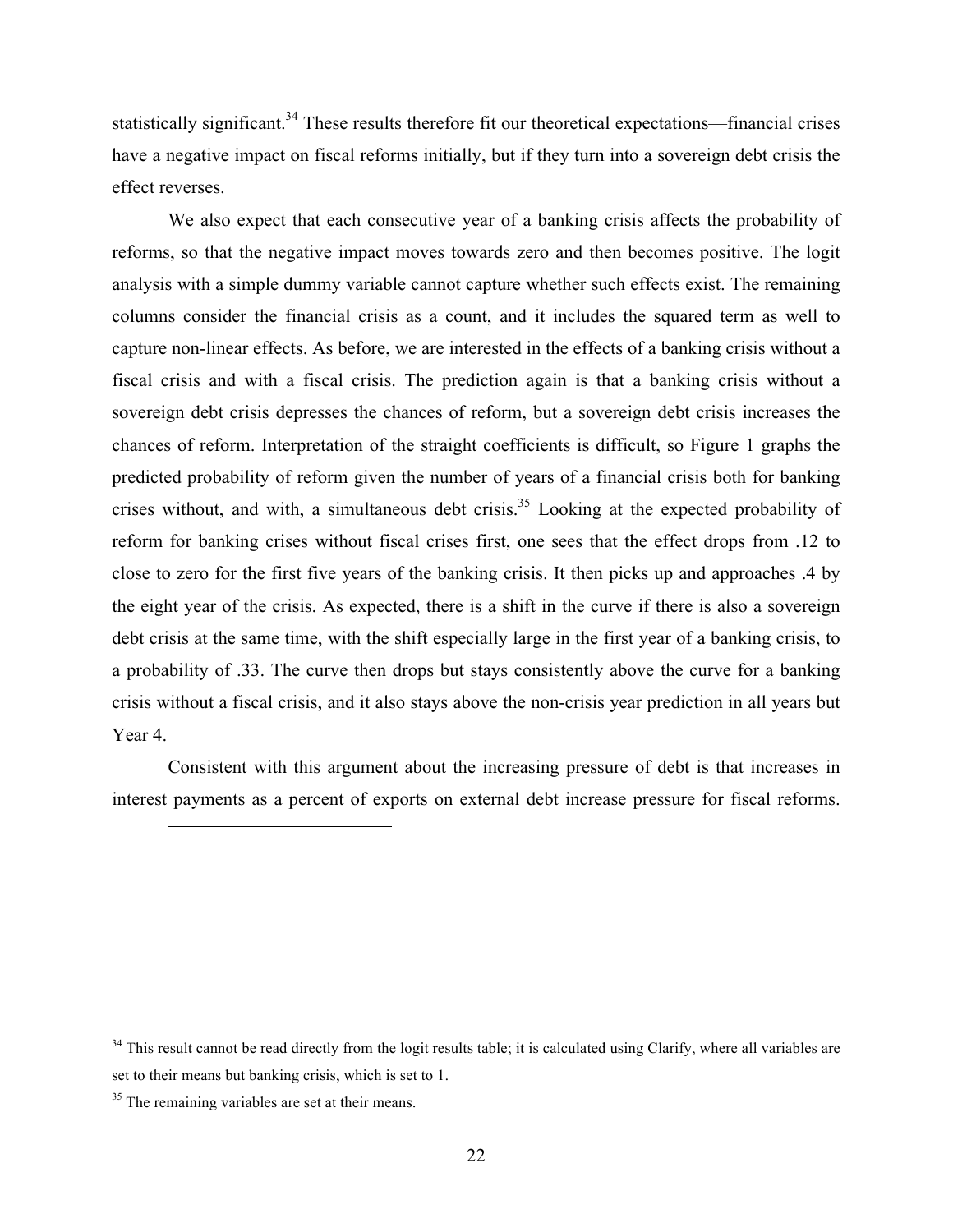The variable is statistically significant at the .01 level and a move from the 1st percentile country (Panama 1994) in terms of debt interest to the 99<sup>th</sup> percentile country (Argentina 2001) increases the likelihood of a fiscal institutional reform .30 percentage points.

| <b>VARIABLES</b>                      | Fiscal Reform | Move from<br>$1th$ to 99 <sup>th</sup><br>percentile | <b>Fiscal Reform</b> | Move from<br>$1th$ to 99 <sup>th</sup><br>percentile |
|---------------------------------------|---------------|------------------------------------------------------|----------------------|------------------------------------------------------|
| <b>Baseline Probability</b>           |               | 0.11                                                 |                      |                                                      |
|                                       |               |                                                      |                      |                                                      |
| <b>Banking Crisis</b>                 | $-1.79***$    | $-0.11$                                              |                      |                                                      |
|                                       | $-0.68$       |                                                      |                      |                                                      |
| Banking Crisis--Yearly Count          |               |                                                      | $-1.35***$           |                                                      |
|                                       |               |                                                      | (0.39)               |                                                      |
| Banking Crisis--Yearly Count (sq)     |               |                                                      | $0.17***$            |                                                      |
|                                       |               |                                                      | (0.05)               |                                                      |
| From Default through<br>Restructuring | $2.36**$      | 0.43                                                 | $2.37**$             |                                                      |
|                                       | $-1.05$       |                                                      | (1.00)               |                                                      |
| Default Given Banking Crisis          |               | 0.20                                                 |                      |                                                      |
|                                       |               |                                                      |                      |                                                      |
| Presidential Election Year            | 0.72          |                                                      | 0.65                 |                                                      |
|                                       | $-0.57$       |                                                      | (0.58)               |                                                      |
| Personal Vote                         | $2.01**$      | 0.19                                                 | 1.87*                |                                                      |
|                                       | $-0.96$       |                                                      | (1.00)               |                                                      |
| <b>United Government</b>              | 0.64          |                                                      | 0.76                 |                                                      |
|                                       | $-0.46$       |                                                      | (0.47)               |                                                      |
| Ideology of President                 | 0.15          |                                                      | 0.19                 |                                                      |
|                                       | $-0.22$       |                                                      | (0.23)               |                                                      |
| <b>Interest Rate Shock</b>            | $-0.66$       |                                                      | $-0.78$              |                                                      |
|                                       | $-0.78$       |                                                      | (0.78)               |                                                      |
| Average Growth                        | $-3.00*$      |                                                      | $-3.65**$            |                                                      |
|                                       | $-1.77$       |                                                      | (1.84)               |                                                      |
| Interest on External Debt (lag)       | $0.08***$     | 0.31                                                 | $0.08***$            |                                                      |
|                                       | $-0.03$       |                                                      | (0.03)               |                                                      |
| Terms of Trade (lag)                  | $-0.06***$    | $-0.44$                                              | $-0.07***$           |                                                      |
|                                       | $-0.02$       |                                                      | (0.02)               |                                                      |
| <b>IMF</b> Program                    | $-0.06$       |                                                      | $-0.06$              |                                                      |
|                                       | $-0.44$       |                                                      | (0.45)               |                                                      |
| Time Since Last Reform                | 1.32          |                                                      | 1.38                 |                                                      |
|                                       | $-0.89$       |                                                      | (0.88)               |                                                      |

## **Table 3: Banking Crisis, Fiscal Crisis, and the Probability of Reform**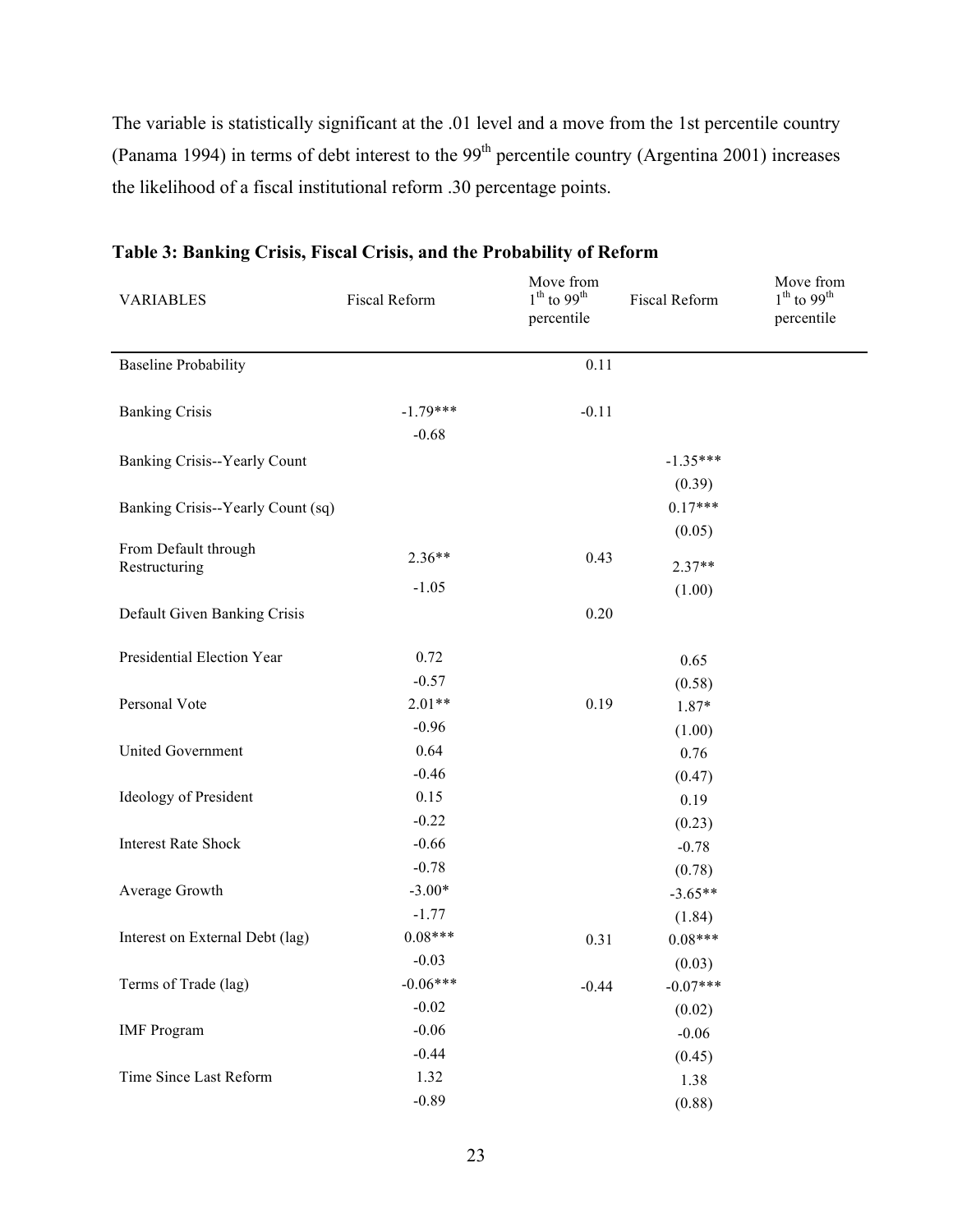| Number of Previous Reforms | $0.32**$ | $0.36**$ |
|----------------------------|----------|----------|
|                            | $-0.14$  | (0.14)   |
| Constant                   | 0.59     | 1.37     |
|                            | $-1.6$   | (1.68)   |
|                            |          |          |
| Observations               | 256      | 256      |

Robust standard errors in parentheses. Time splines included but not reported.

\*\*\* p<0.01, \*\* p<0.05, \* p<0.1

**Figure 1: Predicted Probability of Reforms According to Year of Banking** 



**Explanation**: This graph compares the predicted probabilities based on the consecutive year of a banking crisis on reform given no concurrent fiscal crisis and given such a crisis.

While we will evaluate the robustness of these core findings in the next section, there are additional results of interest.

An increase in the personal vote, which serves as a measure of the size of the CPR problem, makes fiscal reforms more likely. As such, an electoral system with the most personalistic system (Colombia 1990-93) would have an almost sixteen percentage point increase in the probability of reforming its fiscal institutions over the country in Latin America with the most party based electoral system (Mexico, entire time period). Given that this is an increase in the probability of reform every year, this is a substantial jump. To be convinced that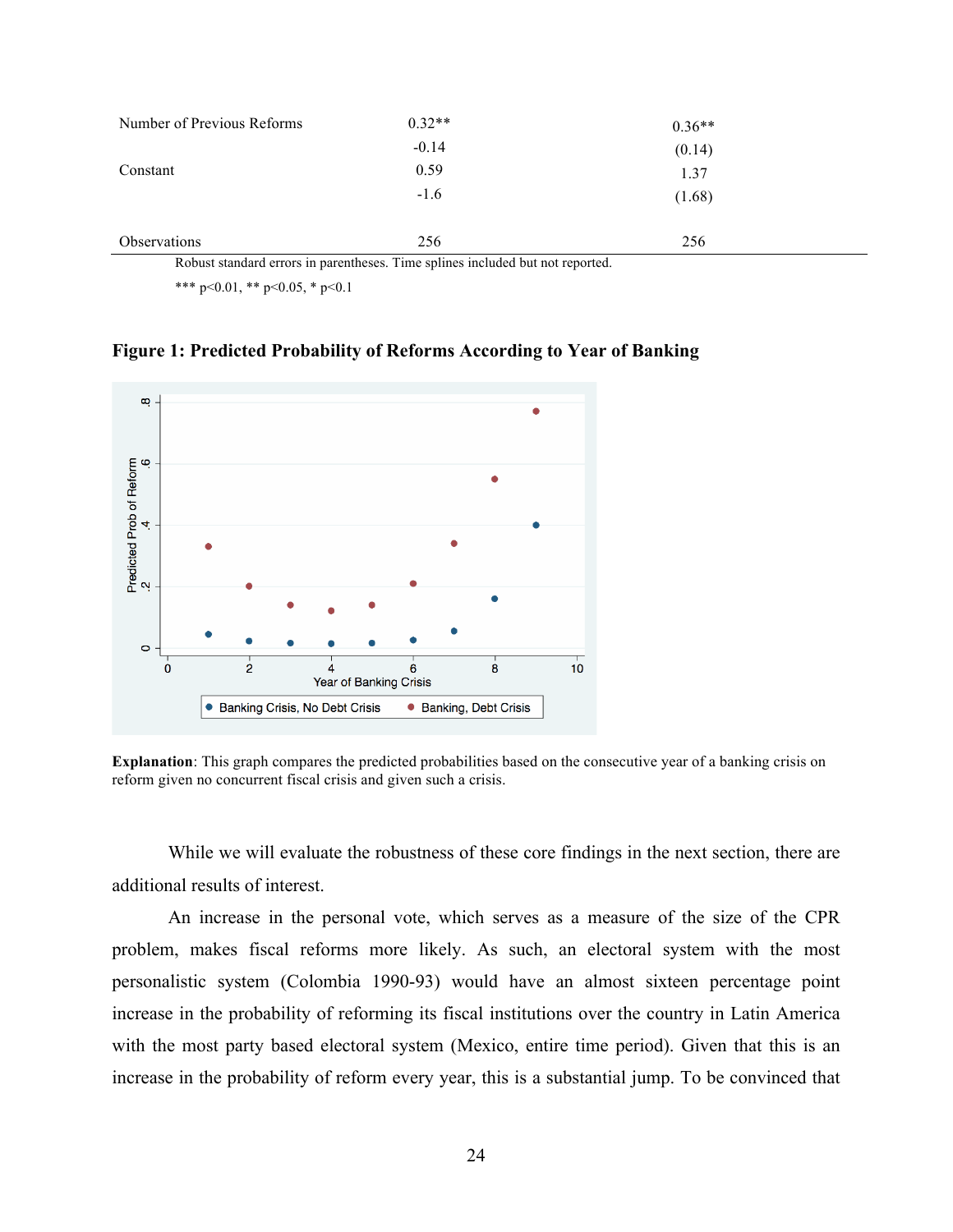the mechanism is what we say it is, namely that the personal vote increases pressure on governments for reform because the consequences of failure to reform are greater, would require a process tracing exercise that is not the main point of this paper, but the results are stronger suggestive.

Two economic variables have expected effects. Deteriorating terms of trade appear to increase pressure on the government to take fiscal institutional steps. Similarly, while only statistically significant at the p=.1 level in the first logit, weaker economic growth than the past average also leads to more reform.

Some variables we expected to influence reforms are not relevant. An IMF program does not increase the likelihood of reform. As we suggested in the theoretical section, whether to interpret an IMF program as a signal that the government wanted to initiate the reform anyway or whether it represents true international pressure is unclear and difficult to untangle in any case. for the role of the IMF. None of these variables (neither one that considers whether there was a program or not nor one that counts the number of programs) is significant. Similarly, united government is not significant at the .05 level, although the sign suggests that the view that more veto players may facilitate reform is significant at the .17 level, so there is no support for the argument that divided government inhibits fiscal reform. Finally, the partisanship of the president is not relevant; left and right presidents are equally likely to initiate reform.

One can question whether we chose the correct empirical model, and the next section evaluates the robustness of our results.

#### **Robustness Checks**

There are two ways to approach the robustness of the results—one based on the statistical model and the second on additional variables for which there are reasonable grounds to consider their inclusion.

In terms of the modeling approach, we reproduce column 1 of Table 3 as the first column in Table 4. We rerun the analysis with country fixed effects (column 2), which is equivalent to a conditional logit, with year dummy variables instead of time splines (column 3), and fixed effects with time dummies (column 4). The key findings on the negative effect of banking crisis as well as the contrasting positive effects of increasing debt on reform do not change across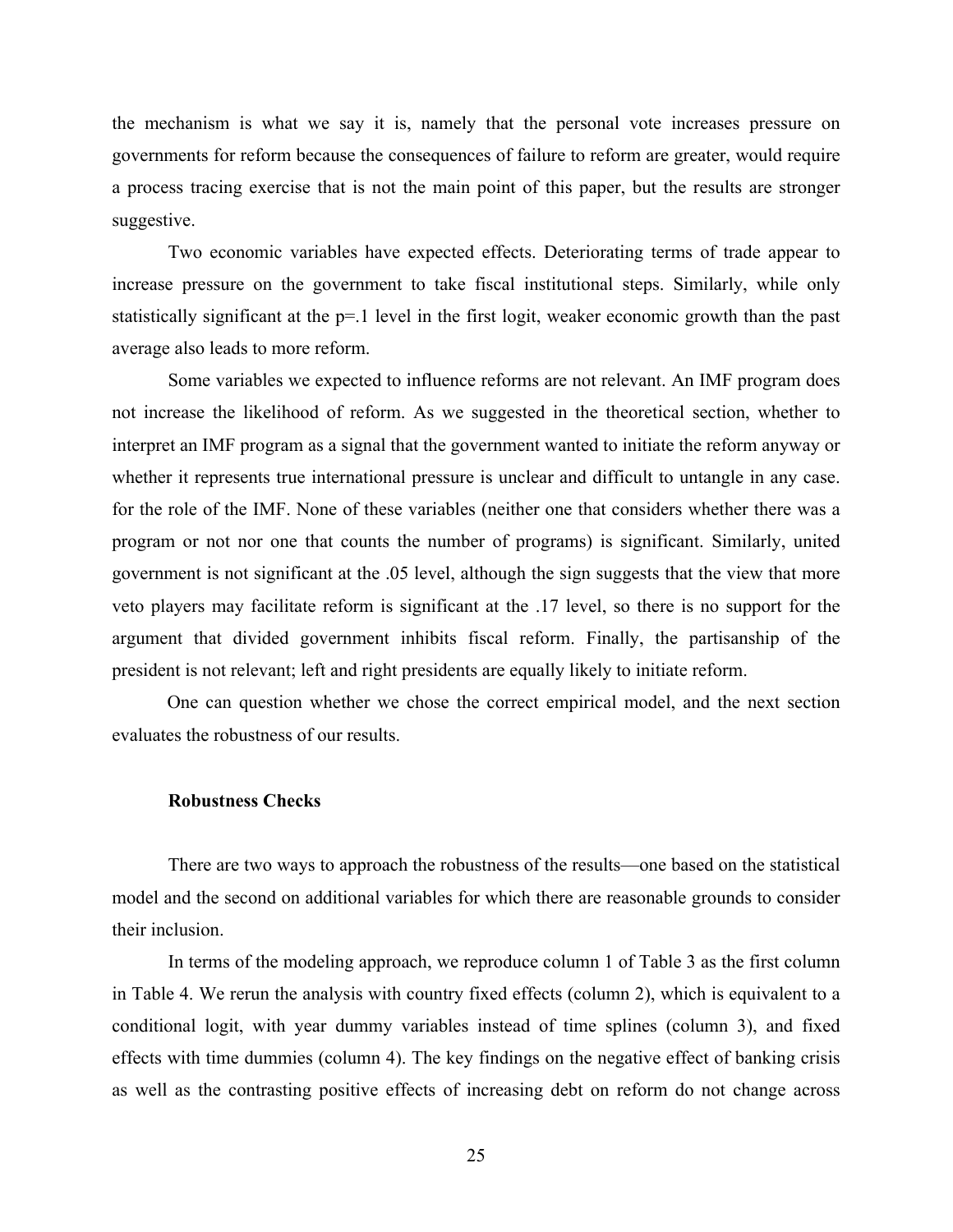specifications. The effects of the personal vote, however, do weaken when additional spatial and time effects are included, which is to be expected. The fiscal crisis variable also weakens, which, given that only a few countries had such crises in practice, is also to be expected once country dummy variables are included.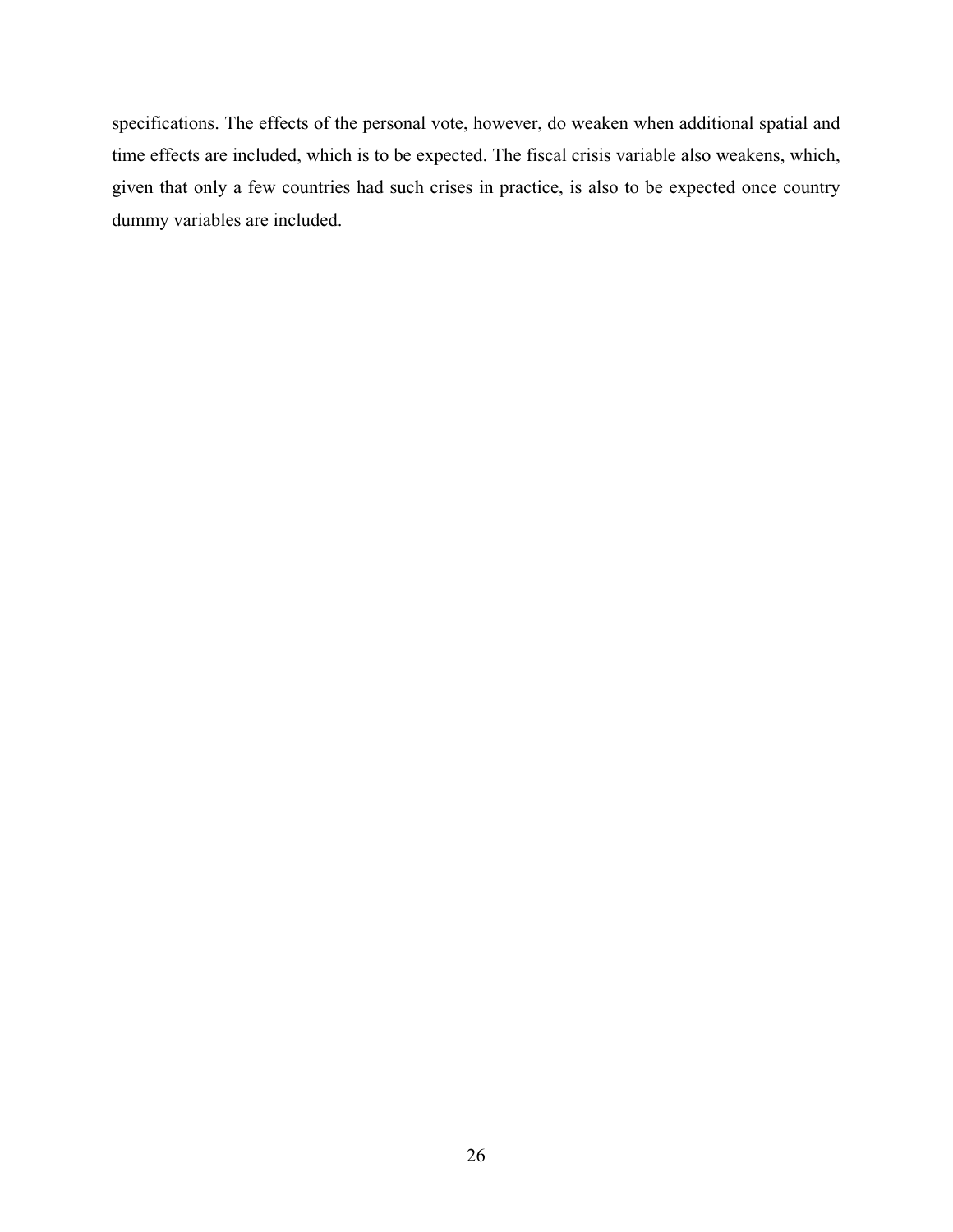|                                 | (1)                     | (2)                  | $-3$          | $-4$                 |
|---------------------------------|-------------------------|----------------------|---------------|----------------------|
| VARIABLES                       | Fiscal Reform           | Fiscal Reform        | Fiscal Reform | Fiscal Reform        |
|                                 |                         |                      |               |                      |
| <b>Banking Crisis</b>           | $-1.79***$              | $-1.62**$            | $-2.08***$    | $-1.61**$            |
|                                 | (0.68)                  | (0.69)               | (0.61)        | (0.79)               |
| Fiscal Crisis (Default through  |                         |                      |               |                      |
| Restructuring)                  | $2.36**$                | 1.06                 | $2.90**$      | 1.67                 |
|                                 | (1.05)                  | (1.05)               | (1.23)        | (1.15)               |
| Presidential Election Year      | 0.72                    | 0.64                 | 0.91          | 0.50                 |
|                                 | (0.57)                  | (0.65)               | (0.57)        | (0.79)               |
| Personal Vote                   | $2.01**$                | $4.71*$              | 1.98**        | 4.10                 |
|                                 | (0.96)                  | (2.80)               | (0.97)        | (4.02)               |
| <b>United Government</b>        | 0.64                    | 0.07                 | 0.88          | 0.36                 |
|                                 | (0.46)                  | (0.73)               | (0.56)        | (0.77)               |
| Ideology of President           | 0.15                    | $-0.16$              | 0.25          | $-0.28$              |
|                                 | (0.22)                  | (0.32)               | (0.24)        | (0.39)               |
| <b>Interest Rate Shock</b>      | $-0.66$                 | $-1.54*$             | $-0.59$       | $-2.03*$             |
|                                 | (0.78)                  | (0.93)               | (0.77)        | (1.19)               |
| Average Growth                  | $-3.00*$                | $-5.46**$            | $-2.18$       | $-3.67$              |
|                                 | (1.77)                  | (2.36)               | (1.98)        | (3.11)               |
| Interest on External Debt (lag) | $0.08***$               | $0.08**$             | $0.10***$     | $0.11*$              |
|                                 | (0.03)                  | (0.04)               | (0.03)        | (0.06)               |
| Terms of Trade (lag)            | $-0.06***$              | $-0.04$              | $-0.07***$    | $-0.04$              |
|                                 | (0.02)                  | (0.02)               | (0.02)        | (0.03)               |
| <b>IMF</b> Program              | $-0.06$                 | $-0.09$              | $-0.21$       | $-0.23$              |
|                                 | (0.44)                  | (0.54)               | (0.46)        | (0.67)               |
| Time Since Last Reform          | 1.32                    | 1.11                 | $0.28***$     | $0.25**$             |
|                                 | (0.89)                  | (0.89)               | (0.10)        | (0.12)               |
| Number of Previous Reforms      | $0.32**$                | $-0.10$              | 0.09          | $-1.44***$           |
|                                 | (0.14)                  | (0.23)               | (0.24)        | (0.54)               |
| Model                           | Random Effects<br>Logit | <b>Fixed Effects</b> | Logit         | <b>Fixed Effects</b> |
| Time                            | Splines                 | Splines              | Year Dummies  | Year<br>Dummies      |
| Observations                    | 256                     | 256                  | 224           | 256                  |
| Number of countries             |                         | 16                   |               | 16                   |

#### **Table 4: Robustness Tests Based on Alternative Model Specifications**

Notes: Robust standard errors. Constant as well as spatial and time effects (when used) are not displayed, but results available upon request.

There are several alternative arguments to consider in the core model, and we begin with modifications to the coding of "crisis," then discuss additional political variables, and finish with additional economic variables.

Our first extension in terms of crises is to add exchange rate crises to the analysis. Exchange rate crises represent a big loss in the value of a given country's currency, with countries that previously had fixed exchange rates the ones that experience such crises (Fischer 2001). This has a direct effect on the country's finances, and the loss in the currency's value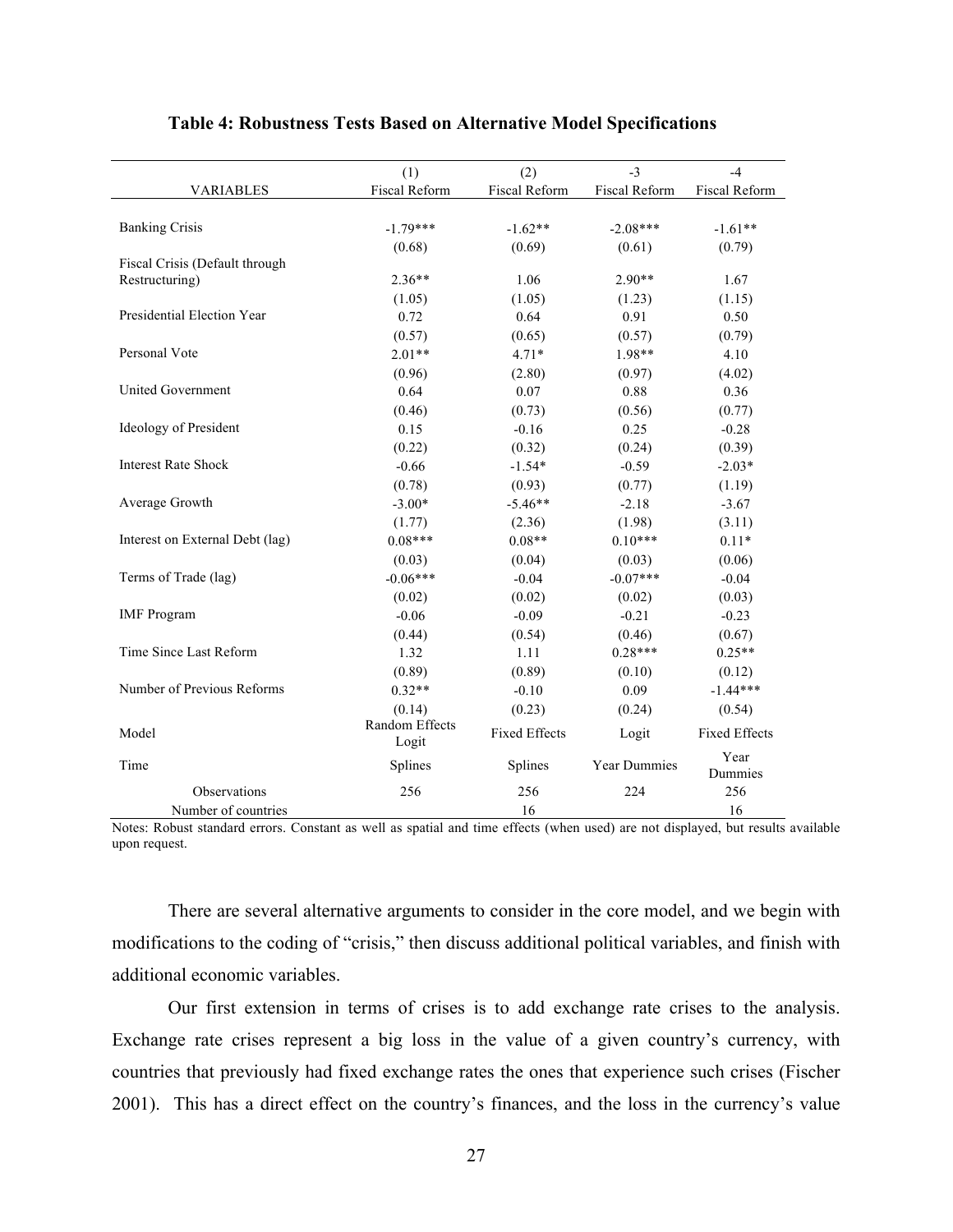makes it more difficult for the government to repay debts. Column 1 reports results for exchange rate crises, which use the data and classification from Laeven and Valencia (2012). The substantive results do not change while exchange rate crises do not affect the likelihood of fiscal reforms. One could also consider alternative ways of coding of banking crises. Reinhart and Rogoff (2009) document several centuries of crisis. While their dataset in part considers Laeven and Valencia (2008), which mostly overlap with Laeven and Valencia (2012) for our years and countries, they have a somewhat broader definition of "banking crisis." In practice, this means that 19% of the country-years are in a banking crisis as opposed to 16% according to Laeven and Valencia (2012). Column 2 uses the Reinhart-Rogoff measure instead, and the results stay largely the same, with banking crisis having the same negative and statistically significant coefficient.

The third consideration is that we consider the effects of crises as contemporaneous. That is, we assume that governments react immediately to them through fiscal reform legislation. One could argue that one sees the effects of crises first in later years, and that crises should be lagged. Similarly, fiscal reforms may come well after the crisis has begun. IMF (2009) suggests that one type of reform, namely fiscal rules, is introduced to lock in fiscal adjustment gains. The analogy is to inflation targeting in the central banking literature, where several central banks seem to have announced an inflation target after the inflation rate had fallen below the new target. The argument is that the adjustment makes the rule more credible to markets so governments are more likely to introduce it in the first place. We examine several different lag structures in unreported results but include a lag of one and two years in column 3. While the coefficient for the unlagged banking crisis variable weakens somewhat, there are no other substantive changes, and the lags themselves are not statistically significant.

A fourth possibility is that crises in other parts of Latin America have an effect on fiscal reforms at home. We create variables that capture the share of regional GDP (not including the country under examination) that is experiencing both a banking and a fiscal crisis, and we report the results in column 4. The idea is that if big regional neighbors are having problems then this puts pressure on the domestic government to signal to markets and others that they have "fit" institutions, while if a "small" country in terms of GDP has a crisis that will have less of an effect. This variable is also not statistically significant while the rest of the model has almost the same substantive results.

28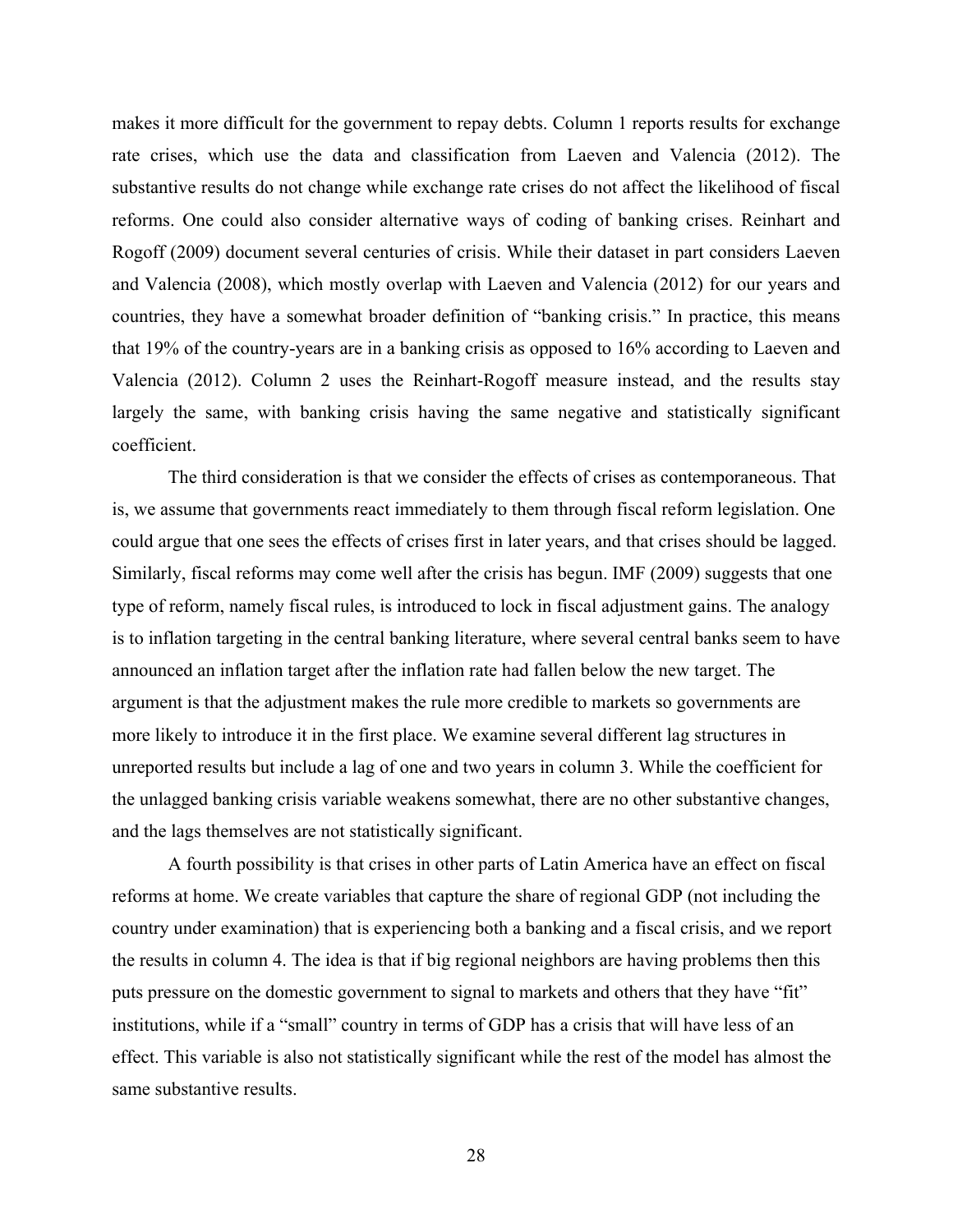|                                   | (1)                  | (2)                  | (3)                  | (4)                  |
|-----------------------------------|----------------------|----------------------|----------------------|----------------------|
| <b>VARIABLES</b>                  | <b>Fiscal Reform</b> | <b>Fiscal Reform</b> | <b>Fiscal Reform</b> | <b>Fiscal Reform</b> |
| <b>Banking Crisis</b>             | $-1.74**$            |                      | $-1.48*$             | $-1.78***$           |
|                                   | (0.69)               |                      | (0.86)               | (0.68)               |
| Banking Crisis (lag)              |                      |                      | $-0.62$              |                      |
|                                   |                      |                      | (0.80)               |                      |
| Banking Crisis (lag 2)            |                      |                      | 0.29                 |                      |
|                                   |                      |                      | (0.51)               |                      |
| Banking Crisis, Other             |                      |                      |                      |                      |
| Countries by GDP                  |                      |                      |                      | 1.11                 |
|                                   |                      |                      |                      | (1.03)               |
| Banking Crisis, Reinhart-         |                      |                      |                      |                      |
| Rogoff                            |                      | $-1.43**$            |                      |                      |
|                                   |                      | (0.72)               |                      |                      |
| <b>Fiscal Crisis</b>              | $2.59**$             | 1.59                 | $2.42**$             | $2.29**$             |
|                                   |                      |                      |                      | $-4.76$              |
| Fiscal Crisis, Other<br>Countries |                      |                      |                      | $-6.82$              |
|                                   | (1.16)               | (1.07)               | (1.04)               | (1.09)               |
| <b>Exchange Rate Crisis</b>       | $-1.01$              |                      |                      |                      |
|                                   | (1.01)               |                      |                      |                      |
| electP                            | 0.70                 | 0.62                 | 0.73                 | 0.75                 |
|                                   | (0.57)               | (0.56)               | (0.58)               | (0.57)               |
| personalvotemedian                | $2.03**$             | 1.10                 | $2.05**$             | $2.07**$             |
|                                   | (0.97)               | (0.93)               | (0.96)               | (0.97)               |
| allhouse                          | 0.67                 | 0.53                 | 0.66                 | 0.62                 |
|                                   | (0.47)               | (0.46)               | (0.46)               | (0.48)               |
| MOV Ideology                      | 0.14                 | 0.11                 | 0.17                 | 0.15                 |
|                                   | (0.23)               | (0.22)               | (0.23)               | (0.23)               |
| rate spread shock                 | $-0.59$              | $-0.70$              | $-0.63$              | $-0.62$              |
|                                   | (0.77)               | (0.80)               | (0.78)               | (0.78)               |
| avg gdpgrowth                     | $-2.95*$             | $-1.60$              | $-3.11*$             | $-3.27*$             |
|                                   | (1.75)               | (1.66)               | (1.78)               | (1.67)               |
| L.extint exp                      | $0.08***$            | $0.08**$             | $0.08***$            | $0.08**$             |
|                                   | (0.03)               | (0.03)               | (0.03)               | (0.03)               |
| L.ToT                             | $-0.06***$           | $-0.04***$           | $-0.06***$           | $-0.06***$           |
|                                   | (0.02)               | (0.01)               | (0.02)               | (0.02)               |
| IMF_any                           | $-0.08$              | $-0.31$              | $-0.05$              | $-0.01$              |
|                                   | (0.45)               | (0.41)               | (0.43)               | (0.44)               |
| noreformyear                      | 1.31                 | 0.85                 | 1.04                 | 1.39                 |
| Observations                      | 256                  | 256                  | 240                  | 256                  |

### **Figure 5: Robustness Tests, Crisis Variables**

There are additional political variables that should be considered.

Related to the policy stream literature, one might expect changes in policy especially after changes in leadership, or when the "political" stream has come more in sync with the other two streams. We check whether changes in the president, and changes in the partisanship of the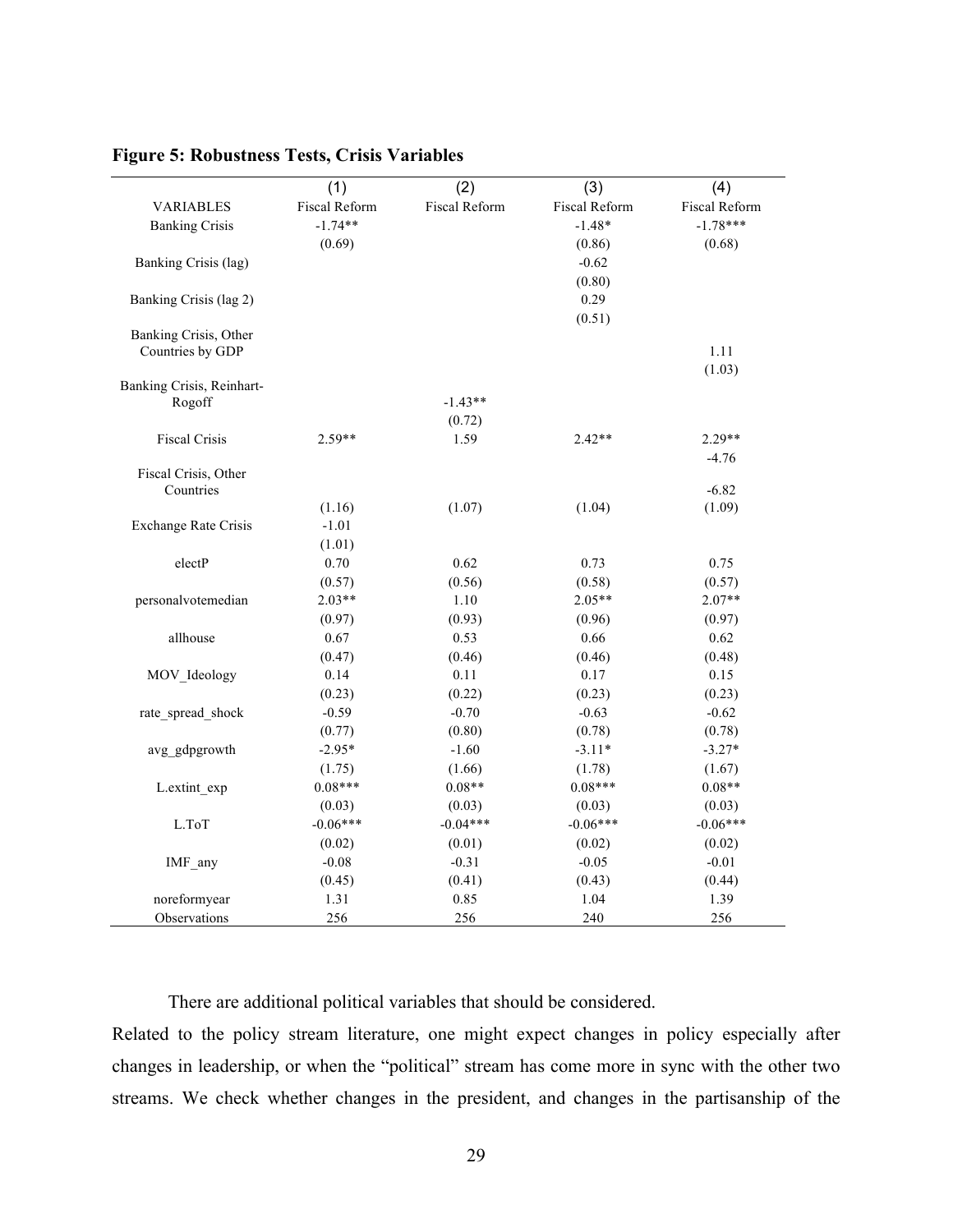president, affect the results in Columns' 1 and 2. One may also decide that our definition of veto players is too narrow; we include the "checks" variable from Beck et. al (2010) as an alternative. It counts each chamber of a legislature unless the president's party controls it and there is a closed list electoral system in place, and this variable appears in Column 3. An alternative measure of presidential partisanship comes from Beck, et al (2010) as well. There are several countries where the coding is ambiguous, however, and using Hallerberg and Scartascini (2011) we include the additional codes so that we have a complete dataset.

|                                   | (1)           | (2)           | (3)           | (4)                  |
|-----------------------------------|---------------|---------------|---------------|----------------------|
| <b>VARIABLES</b>                  | Fiscal Reform | Fiscal Reform | Fiscal Reform | <b>Fiscal Reform</b> |
|                                   |               |               |               |                      |
| <b>Banking Crisis</b>             | $-1.757***$   | $-1.800***$   | $-1.714**$    | $-1.700**$           |
|                                   | (0.673)       | (0.674)       | (0.685)       | (0.675)              |
| <b>Fiscal Crisis</b>              | 2.348**       | 2.358**       | $2.106**$     | $2.103**$            |
|                                   | (1.072)       | (1.049)       | (1.001)       | (0.984)              |
| Presidential Election             | 0.870         | 0.689         | 0.634         | 0.702                |
|                                   | (0.659)       | (0.682)       | (0.588)       | (0.569)              |
| Personal Vote                     | $2.000**$     | $2.012**$     | $1.628*$      | 1.698*               |
|                                   | (0.961)       | (0.962)       | (0.871)       | (0.939)              |
| <b>United Government</b>          | 0.622         | 0.638         |               | 0.598                |
|                                   | (0.464)       | (0.465)       |               | (0.454)              |
| Veto Players (checks)             |               |               | 0.0975        |                      |
|                                   |               |               | (0.169)       |                      |
| Ideology of President             | 0.147         | 0.153         | 0.105         |                      |
|                                   | (0.223)       | (0.224)       | (0.219)       |                      |
| New President                     | $-0.275$      |               |               |                      |
| New Presidential Party            |               | 0.0674        |               |                      |
|                                   |               | (0.596)       |               |                      |
| Partisanship (DPI)                |               |               |               | 0.216                |
|                                   |               |               |               | (0.215)              |
| <b>Interest Rate Shock</b>        | $-0.666$      | $-0.649$      | $-0.623$      | $-0.481$             |
|                                   | (0.778)       | (0.781)       | (0.801)       | (0.683)              |
| Average Growth                    | $-3.011*$     | $-2.990*$     | $-3.189$      | $-2.472$             |
|                                   | (1.760)       | (1.793)       | (1.968)       | (1.576)              |
| Interest on External Debt         |               |               |               |                      |
| $(\text{lag})$                    | $0.0819***$   | $0.0821***$   | $0.0793**$    | $0.0788**$           |
|                                   | (0.0313)      | (0.0313)      | (0.0326)      | (0.0310)             |
| Terms of Trade (lag)              | $-0.0571***$  | $-0.0571***$  | $-0.0541***$  | $-0.0541***$         |
|                                   | (0.0181)      | (0.0182)      | (0.0178)      | (0.0175)             |
| <b>IMF</b> Program                | $-0.0742$     | $-0.0582$     | $-0.156$      | 0.0604               |
|                                   | (0.437)       | (0.440)       | (0.455)       | (0.432)              |
| Time Since Last Reform            | 1.323         | 1.321         | 1.432         | 1.268                |
|                                   | (0.886)       | (0.893)       | (0.896)       | (0.903)              |
| <b>Number Previous</b><br>Reforms | $0.317**$     | $0.315**$     | $0.291**$     | $0.305**$            |
|                                   | (0.140)       | (0.139)       | (0.139)       | (0.142)              |
| Observations                      | 256           | 256           | 253           | 256                  |

**Table 6: Additional Political Variables**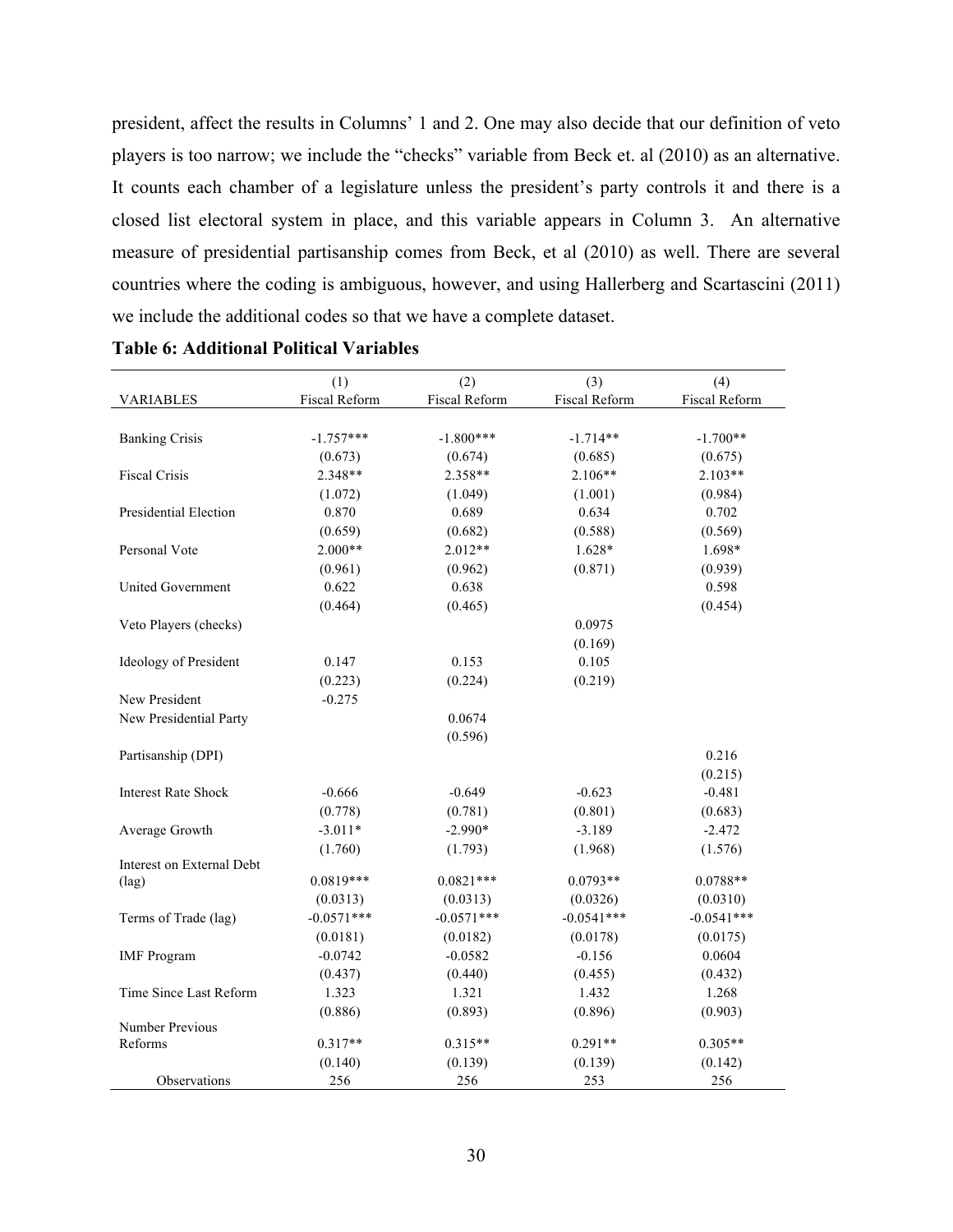[Two more worth considering: interactions; try again with a Heckman two-stage, where we try to predict the crisis.

#### **Conclusion**

This paper considered the connection between economic crises in Latin America and fiscal institutional reforms. Banking crises on their own reduce the pressure for fiscal institutional reforms to zero. Over the time frame of banking crises that last multiple years, however, the likelihood of reform increases. Moreover, there is a jump in the likelihood of reform if the banking crisis transforms itself into a further sovereign debt crisis. The relationship between crisis and reform is therefore more complex than simply "a crisis is a terrible thing to waste." Under banking crises, fiscal reforms restrict the ability of governments to respond. This need clearly trumps the demand to signal to markets that the country will be solvent in the future. This changes, however, as the crisis advances and as the debt burden builds up.

This paper also has implications for the literature on economic reform in Latin America. One important finding is that the extent of the personal vote affects the likelihood of future reforms. A key variable is one that measures the extent to which institutions increase the common pool resource problem, namely whether the electoral system encourages a personal vote. If it does so, the country is more likely to reform. This finding is seemingly counter to what one would expect from the literature on neo-liberal reform (e.g., Haggard and Kaufman 1994), where one expects that stronger parties lead to more reform. There is preliminary evidence that greater CPR problems lead to a greater likelihood of crisis. The results suggest that this pressure counterbalances, and exceeds, the need for stronger parties at least in this group of countries. At the same time, one-party government *does* promote reform. If one combines these two sets of results, divisions within parties facilitate fiscal reforms while divisions across parties do not. This suggests that there is a political logic to fiscal reforms—one role they play is to help parties coordinate themselves. When the benefits of coordination potentially go to other parties, however, reforms are less desirable. These results are highly preliminary, however, and more examination of the exact causal mechanisms, which is beyond the scope of this paper, is needed.

This paper also takes our understanding of fiscal rules and institutions forward. There is a wide body of literature that considers their effectiveness. But the endogeneity question has hung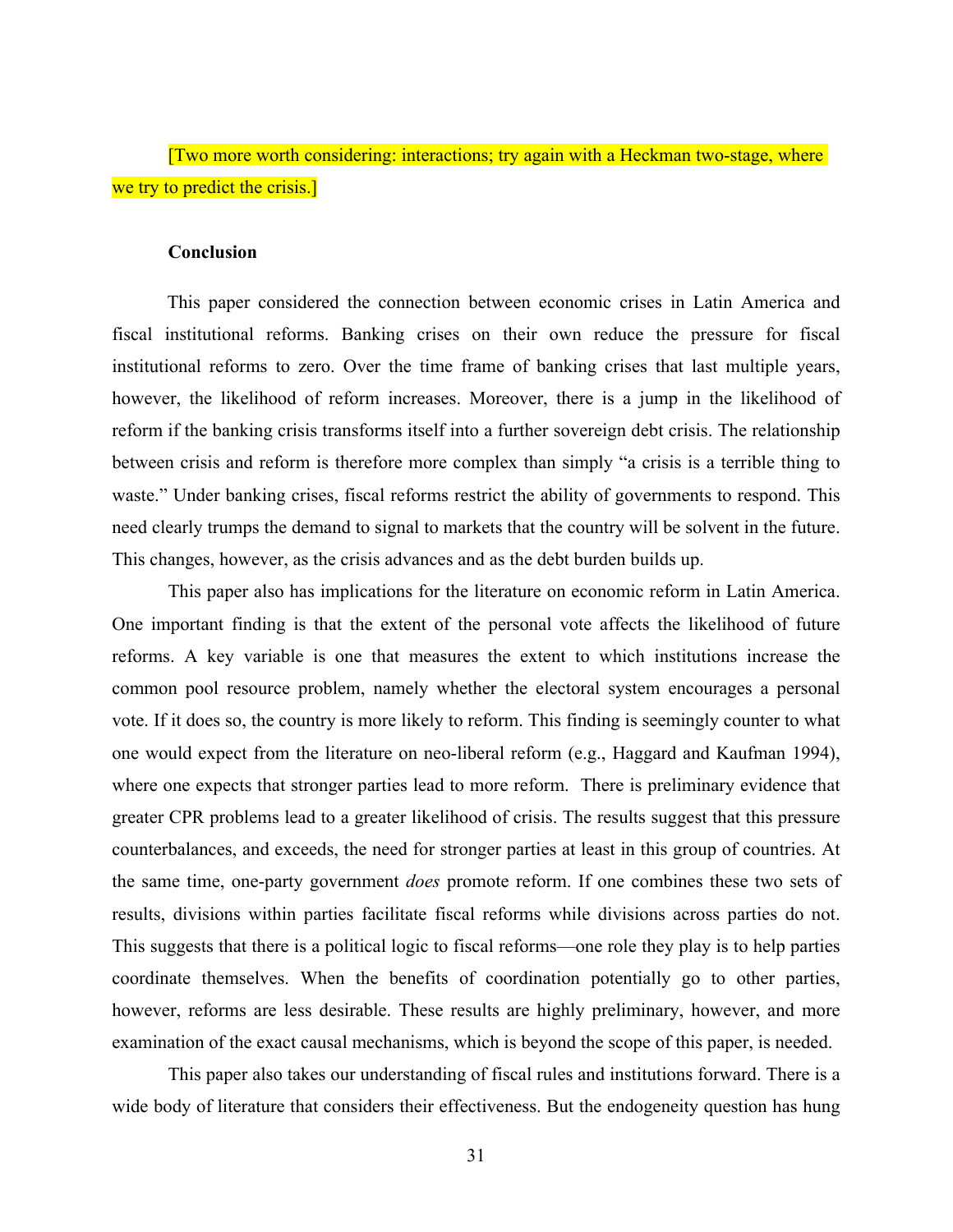a shadow over most (though not all) of that literature—why have countries improved their fiscal institutions in the first place? A future step would be to take the results in this paper as background for a two-stage model on the effectiveness of fiscal institutions in improving fiscal discipline.

Our results are also interesting for what they do not reveal. We find no evidence that crises in other countries leads to reforms in other countries in future years. We also find no evidence of an active and important role of the IMF in promoting this type of reform, at least in coincidence with an adjustment program.

There is no reason to think that these results are relevant only for Latin America. As banking crises turn into sovereign debt crises in Europe, there should be more fiscal reforms.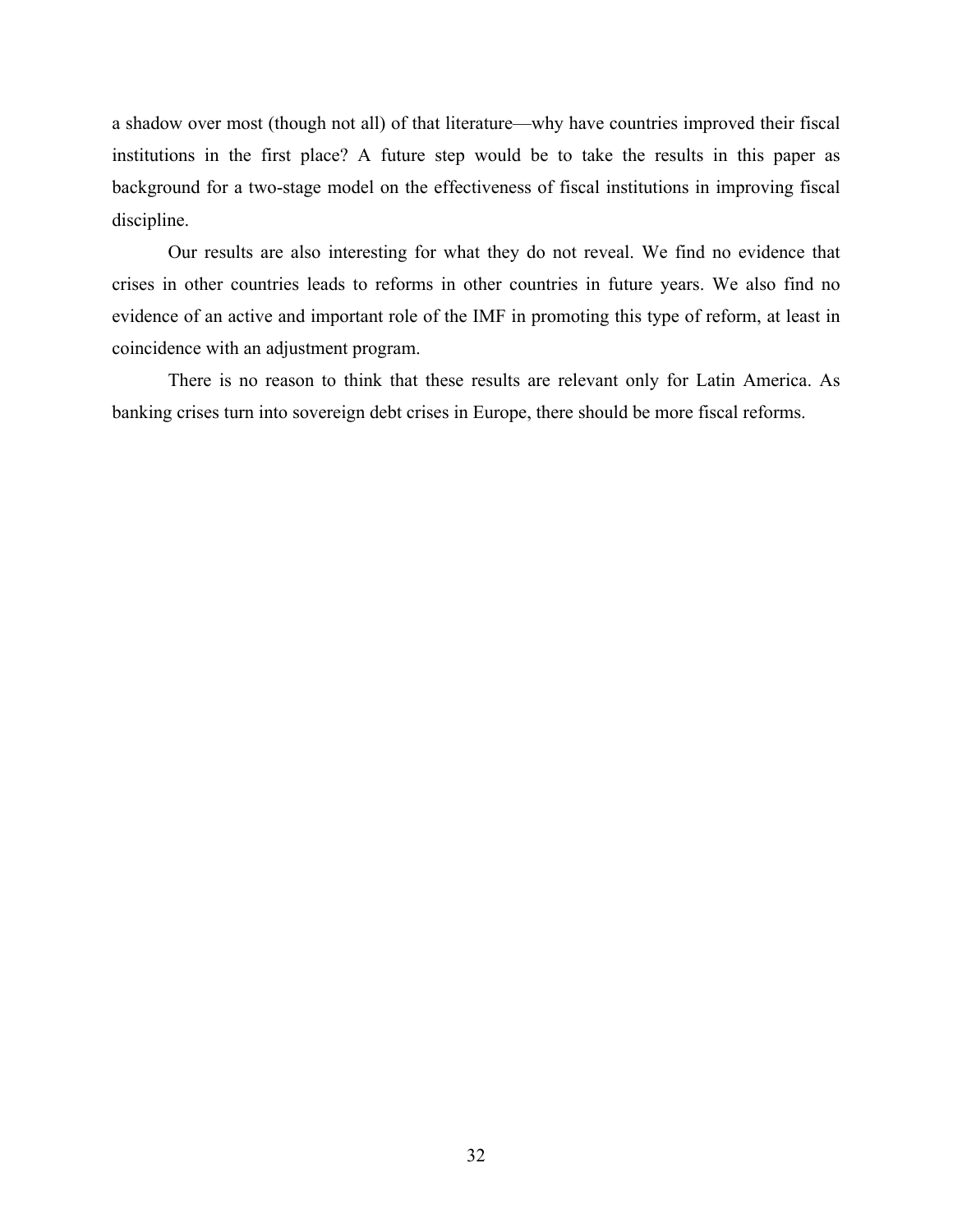### **References**

- Alcántara Sáez, Manuel, and Roberto Espíndola. 2003. "Political parties in Latin America: a tentative typology." Paperpresented at the workshop on Political Parties and Consolidation of Democracy in Latin America, ECPR Joint Sessions of Workshops, 28 March – 2 April 2003, Edinburgh, UK.
- Alesina, Alberto, and Allan Drazen. 1991. "Why Are Stabilizations Delayed?" *American Economic Review* 81: 1170–1188.
- Alesina, Alberto, et al. 1998. "Budget Institutions and Fiscal Performance in Latin America." Research Department Working Paper 394. Washington, DC, United States: Inter-American Development Bank.
- Alston, Lee, Marcus Melo, Bernardo Mueller, and Carlos Pereira. 2009. "Presidential Power, Fiscal Responsibility Laws, and the Allocation of Spending: The Case of Brazil." In *Who Decides the Budget? A Political Economy Analysis of the Budget Process in Latin America***,** eds. Mark Hallerberg, Carlos Scartascini and Ernesto Stein. Washington, DC: IDB and DRCLAS, Harvard University, 57-90.
- Alt, James E., and David Dryer Lassen. 2006. Fiscal transparency, political parties, and debt in OECD countries. *European Economic Review*. 50: 6, 1403-1439.
- James E. Alt, David Dreyer Lassen and Shanna Rose. 2006. "The Causes of Fiscal Transparency: Evidence from the American States." *IMF Staff Papers* 53(September), 30-57.
- Ames, Barry. 1995. "Electoral Rules, Constituency Pressures, and Pork Barrel: Bases of Voting in the Brazilian Congress." *Journal of Politics* 57(2): 324–43.
- Ames, Barry. 2001. *The Deadlock of Democracy in Brazil*. Ann Arbor, United States: University of Michigan Press.
- Ardanaz, Martín, Carlos Scartascini and Mariano Tommasi. 2011. "Political Institutions, Policymaking, and Economic Policy in Latin America". In *The Oxford Handbook of Latin American Economics*, ed. José Antonio Ocampo and Jaime Ros. Oxford: Oxford University Press, 50-78.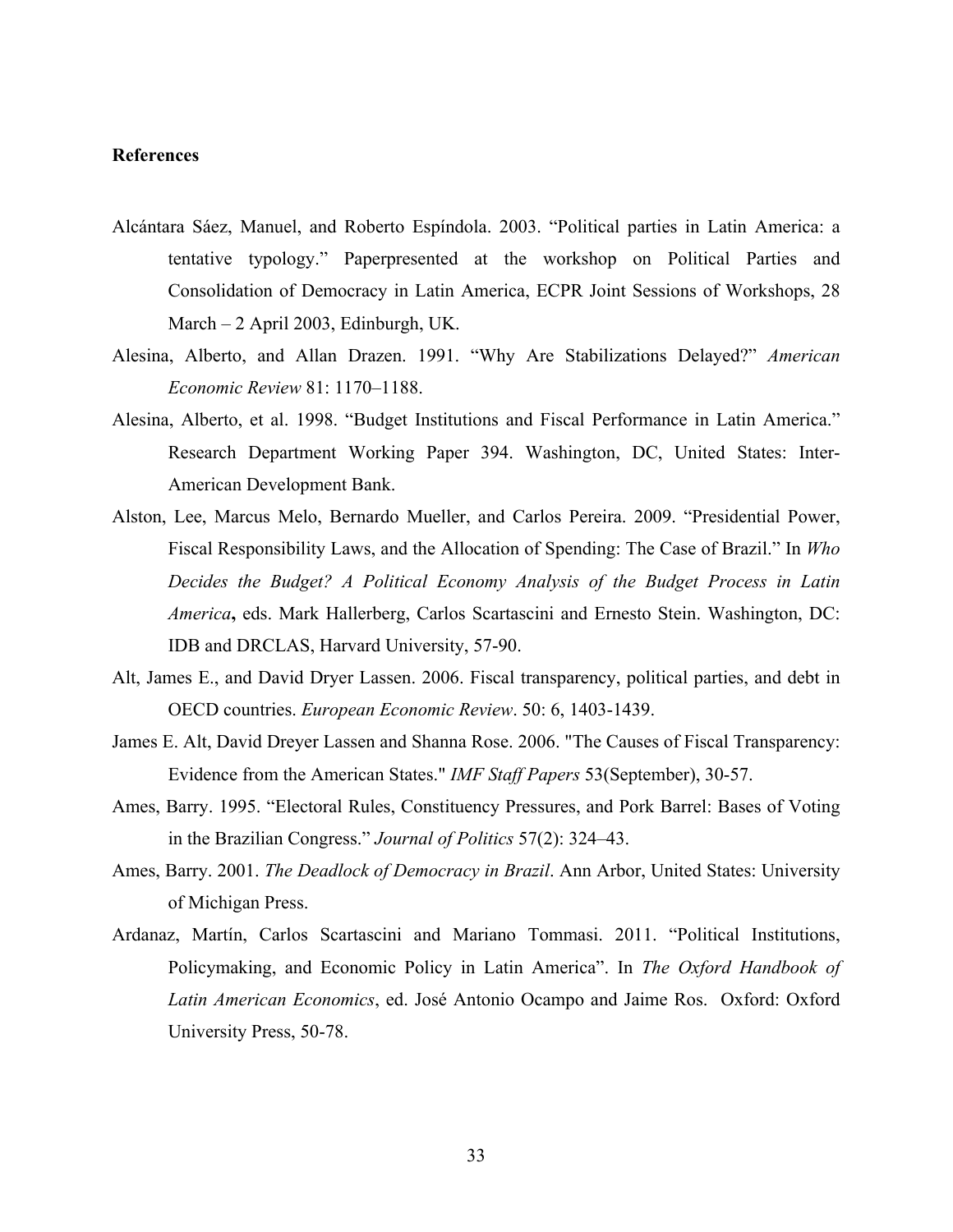- AsIES Asociación de Investigación y Estudios Sociales (2004) "Guatemala: Monografía de los Partidos Políticos 2000-2004". Departamento de Investigaciones Sociopolíticas, Guatemala, diciembre 2004.
- Baker, Andy, and Kenneth F. Greene. 2011. The Latin American Left's Mandate: Free-Market Policies and Issue Voting in New Democracies." *World Politics*. 63: 43-77.
- Baldacci, Emannuele, Manmohan S Kumar, and Andrea Schaechter. 2010. "International Experience with Fiscal Rules." In Kastrop, Christian, Gisela Meister-Scheufelen, and Margaretha Sudhof (Eds), *Die neuen Schuldenregeln im Grundgesetz.* Berlin: BWV-Verlag, pp. 255-270.
- Baldacci, Emanuele, Sanjeev Gupta, and Carlos Mulas-Granados. 2009. "How Effective is Fiscal Policy Respone in Sysemic Banking Crises?" IMF Working Paper WP/09/160.
- Barberia, Lorena G., and George Avelino (2011). "Do Political Business Cycles Differ in Latin American Countries?" *Economia*.
- Banks, Arthur S. 2009. "Cross-National Time-Series Data Archive (CNTS) 1815-2007." http://hdl.handle.net/1902.1/11448 Databanks International [Distributor] V1 [Version].
- Becerra, Oscar, Eduardo Cavallo, and Carlos Scartascini. 2012. "The Politics of Financial Development: The Role of Interest Groups and Government Capabilities." *Journal of Banking and Finance*. Forthcoming.
- Beck, Nathaniel, Jonathan N. Katz, and Richard Tucker. 1998. "Taking Time Seriously in Binary Time-Series Cross-Section Analysis." *American Journal of Political Science* 42(4):1260- 1288.
- Beck, Thorsten, George Clarke, Alberto Groff, and Philip Keefer. 2000. "New Tools and New Tests in Comparative Political Economy: The Database of Political Institutions." Policy Research Working Paper 2283. Washington, DC, United States: World Bank.
- Beim, David O., and Charles Calomiris. 2001. "Appendix to Chapter 1." In *Emerging Financial Markets*, ed. David Beim and Charles Calomiris. New York, United States: McGraw-Hill/Irwin.
- Biglaiser, Glen, and Karl DeRouen. 2011. "How Soon is Now? The Effects of the IMF on Economic Reforms in Latin America." *The Review of International Organizations* 6 (2): 189-213.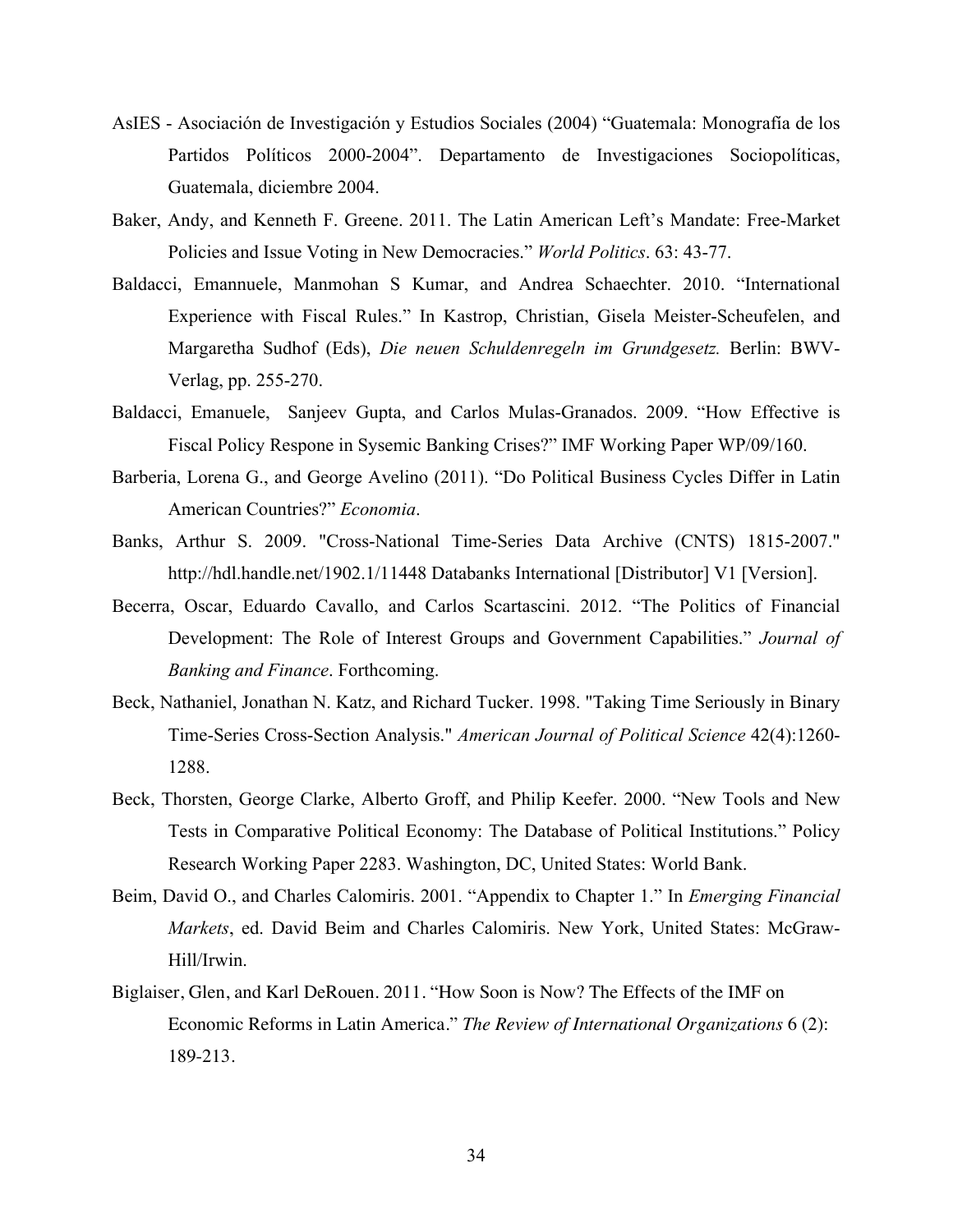- Brender, Adi, and Allan Drazen, Allen. 2005. "Political Business Cycles in New Versus Established Democracies." *Journal of Monetary Economics*. 52: 1271-1295.
- Box-Steffensmeier, Janet M., Suzanna De Boef and Kyle A. Joyce. 2007. "Event Dependence and Heterogeneity in Duration Models: The Conditional Frailty Model." http://hdl.handle.net/1902.1/14765 UNF:5:zNr/tRPkrgnvnXAb2cy3XA== V1 [Version]
- Caceres, Carlos, Ana Corbacho, and Leandro Medina. 2010. "Structural Breaks in Fiscal Performance: Did Fiscal Responsibility Laws Have Anything to Do with Them?" *IMF Working Paper*. WP/10/248.
- Calomiris, Charles, Daniela Klingebiel and Luc Laeven. 2005. "Financial Crisis Policies and Resolution Mechanisms: A Taxonomy from Cross-Country Experience." In *Systemic Financial Distress: Containment and Resolution*, eds. Patrick Honohan and Luc Laeven. Cambridge, United Kingdom: Cambridge University Press, 25-75.
- Caprio, Gerard, and Daniela Klingebiel. 1996. "Bank Insolvencies: Cross-Country Experience." Policy Research Working Paper 1620. Washington, DC, United States: World Bank.
- Caprio, Gerard, et al. 2005. "Appendix: Banking Crisis Database." In *Systemic Financial Distress: Containment and Resolution*, eds. Patrick Honohan and Luc Laeven. Cambridge, United Kingdom: Cambridge University Press, 307-340.
- Carey, John .M., and M.S. Shugart. 1995. "Incentives to Cultivate a Personal Vote: A Rank Ordering of Electoral Formulas." *Electoral Studies* 14(4): 417-439.
- Coppedge, Michael. 1997. "A Classification of Latin American Political Parties." Kellog Institute for International Studies, Working Paper #244.
- Debrun, Xavier, Laurent Moulin, Alessandro Turrini, Joaquim Ayuso-i-Casals, and Manmohan S. Kumar. 2008. "Tied to the Mast? National Fiscal Rules in the European Union." *Economic Policy*. 23 (54): 297-362.
- Drazen, Allan, and Vitorio Grilli. 1993. "The Benefits of Crises for Economic Reforms." *American Economic Review* 83: 598–607.
- Eslava, Marcela. 2012. "The Political Economy of Public Spending and Fiscal Deficits: Lessons for Latin America." In Santiso, Javier, and Jeff Dayton-Johnson, Eds., *Oxford Handbook of Latin American Political Economy*. Oxford: Oxford University Press, pp. 532-556.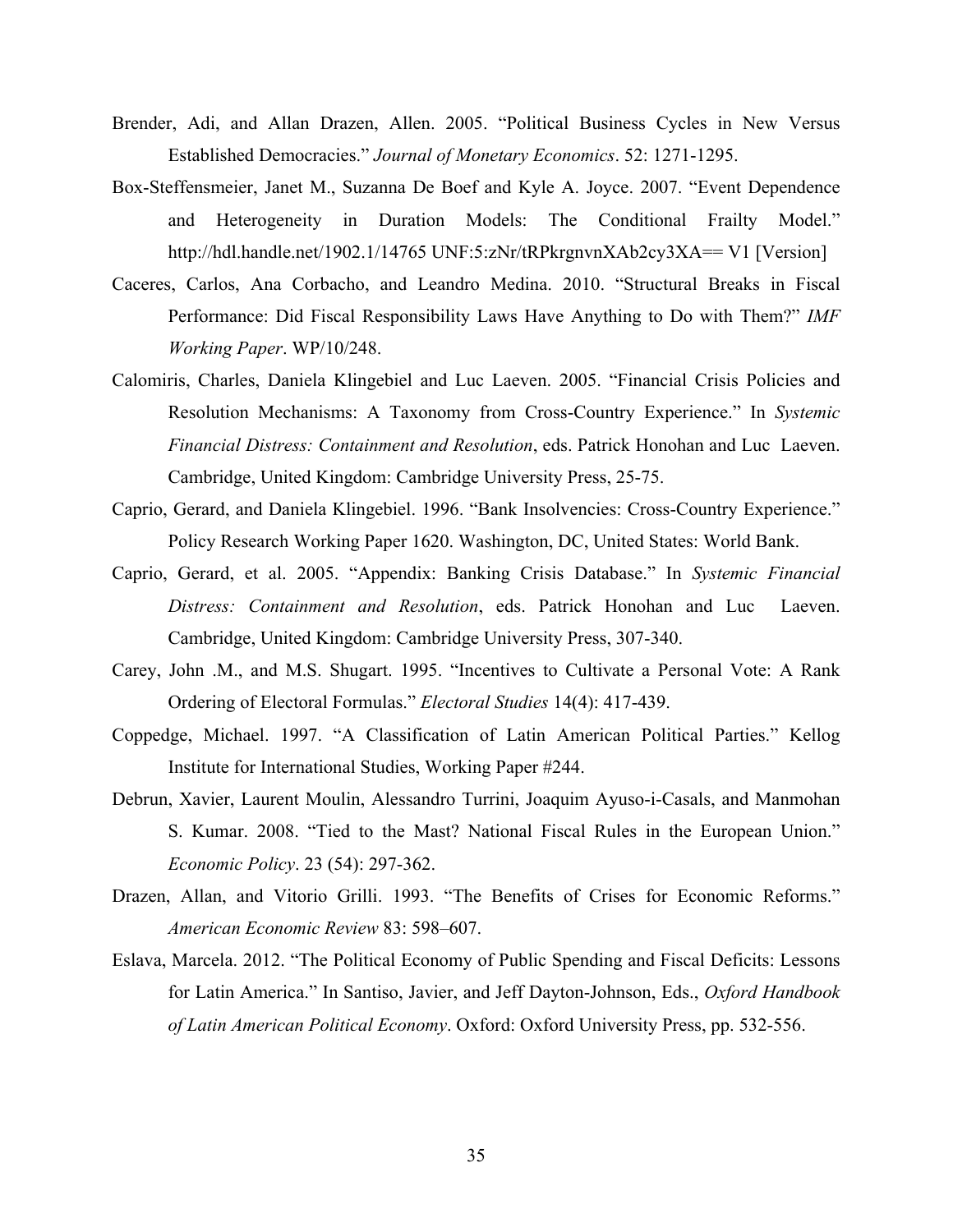- Fabrizio, Stefania, and Ashoka Mody. 2010. "Breaking the Impediments to Budgetary Reforms: Evidence from Europe." *Economics & Politics* 22 (3): 362-391.
- Fabrizio, Stefania, and Ashoka Mody. 2006. 'Can budget institutions counteract political indiscipline? *Economic Policy*, 21, 689–739.
- Filc, Gabriel, and Carlos Scartascini. 2007. "Budgetary Institutions." In *The State of State Reform in Latin America*, ed. Eduardo Lora. Stanford, United States: Stanford University Press.
- Fischer, Stanley. 2001. "Exchange Rate Regimes: Is the Bipolar View Correct?" *Journal of Economic Perspectives*. 15, 2: 3-24.
- Frankel, J., and Andrew Rose. 1996. "Currency Crashes in Emerging Markets: An Empirical Treatment." *Journal of International Economics* 41: 351-66.
- Franzese, Jr., Robert. 2002. *Macroeconomic Policies of Developed Democracies*. Cambridge: Cambridge University Press.
- Gelhbach, Scott, and Edmund J. Malesky. 2010. "The Contribution of Veto Players to Economic Reform*.*" *Journal of Politics*. 72, 4:
- González, Luis E., and Maria del Rosario Queirolo. 2008. "Understanding ´Right´ and ´Left´ in Latin America." mimeo.
- Haggard, Stephan, and R.R. Kaufman. 1994. *The Political Economy of Democratic Transitions*. Princeton, United States: Princeton University Press.
- Hallerberg, Mark, and Patrick Marier. 2004. "Executive Authority, the Personal Vote, and Budget Discipline in Latin American and Caribbean Countries." *American Journal of Political Science* 48 (3): 571-87.
- Hallerberg, Mark, Carlos Scartascini, and Ernesto Stein. 2009. "The Budget Process as a Political Arena". In *Who Decides the Budget? A Political Economy Analysis of the Budget Process in Latin America***,** eds. Mark Hallerberg, Carlos Scartascini and Ernesto Stein. Washington, DC: IDB and DRCLAS, Harvard University, 295-320.
- Hallerberg, Mark, and Carlos Scartascini. 2011. "Common Pool Resources Problems in Latin American Countries: A Theoretical Framework." Berlin, Germany and Washington, DC, United States: Hertie School of Governance and Inter-American Development Bank. Manuscript.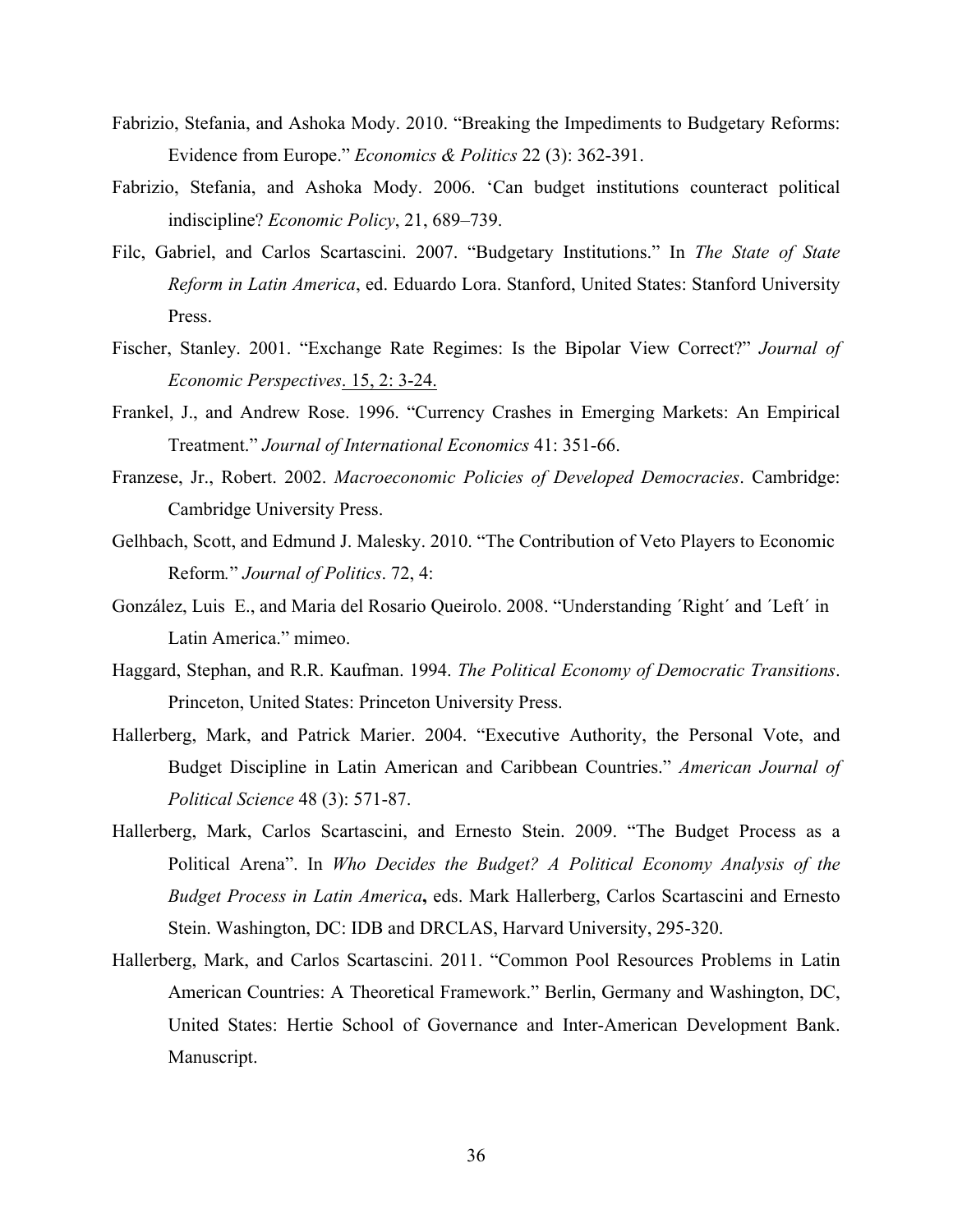- Hallerberg, Mark, and Jürgen von Hagen. 1999. 'Electoral institutions, cabinet negotiations and budget deficits in the European Union', in James Poterba and Jürgen von Hagan (eds.), *Fiscal Institutions and Fiscal Performance*, University of Chicago Press, Chicago.
- Hellman, Joel S. 1998. ''Winners Take All: The Politics of Partial Reform in Postcommunist Transitions.'' *World Politics* 50 (2): 203–34.
- Inter-American Development Bank. 2005. *The Politics of Policies*. Washington, DC: IDB and DRCLAS, Harvard University.
- International Monetary Fund. 2009. "Fiscal Rules—Anchoring Expectations for Sustainable Public Finances." Prepared by the Fiscal Affairs Department, Approved by Carlo Cotttarelli. December 16, 2009. Washington, DC, United States: International Monetary Fund.
- Jácome, Luis I. 2008. "Central Bank Involvement in Banking Crises in Latin America." *IMF Working Paper*. WP/08/135.
- Jenkins, S.P. 2008. "Survival Analysis." Colchester, United Kingdom: University of Essex, Institute for Social and Economic Research. Unpublished manuscript.
- King, Gary, Michael Tomz, and Jason Wittenberg. 2000.. "Making the Most of Sta- tistical Analyses: Improving Interpretation and Presentation." American Journal of Political Science 44, no. 2 (April 2000): 347−61.
- Kingdon, John W. 1984. *Agendas, Alternatives, and Public Policies*. Boston: Little, Brown.
- Kingdon, John W. 1997. *Agendas, Alternatives, and Public Policies*. 2<sup>nd</sup> edition. Longman Publishing Group.
- Knack, Stephen, and Philip Keefer. 1995. "Institutions and Economic Performance: Cross-Country Tests Using Alternative Institutional Structures." *Economics and Politics* 7 (3): 207-227.
- Laeven, Luc, and Fabian Valencia. 2008. "Systematic Banking Crises: A New Database." IMF Working Paper 08/224. Washington, DC, United States: International Monetary Fund.
- Laeven, Luc, and Fabian Valencia. 2012. "Systemic Banking Crises: An Update." IMF Working Paper No. 12/163.
- Levitsky, Steven, and María Victoria Murillo, Eds. 2005. *Argentine Democracy: The Politics of Institutional Weakness.* University Park: Pennsylvania State University.*.*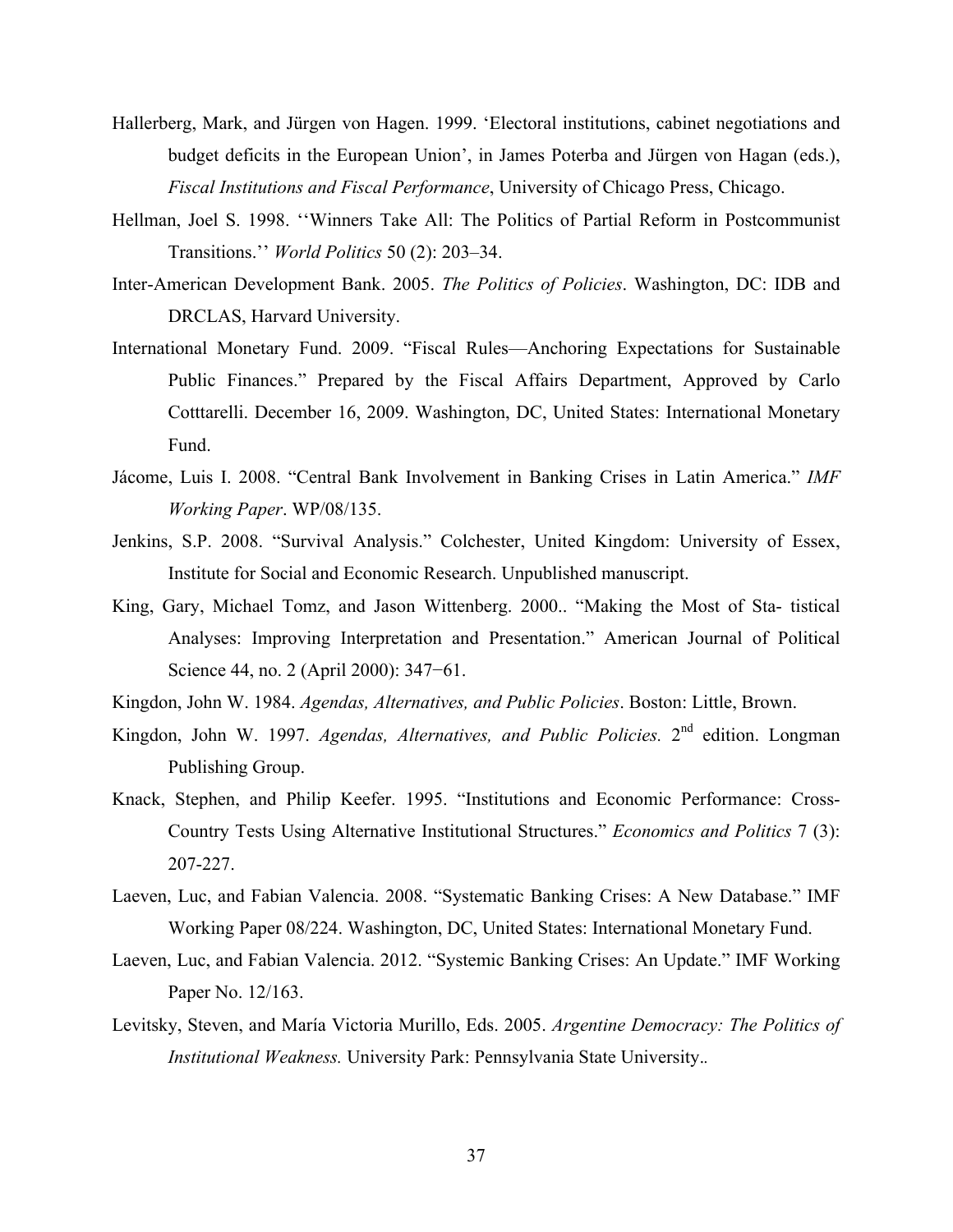- Mainwaring, Scott, Daniel Brinks, and Anibal Pérez-Liñan. 2006. "Classifying Political Regimes in Latin America, 1945-2004." In Geraldo,
- Melo, Marcus André, Carlos Pereira, and Carlos Mauricio Figueiredo. 2009. "Political and Institutional Checks on Corruption: Explaining the Performance of Brazilian Audit Insitutions." *Comparative Political Studies*. 42, 9: 1217-1244.
- Mierau, Jochen O., Richard Jong-A-Pin, and Jakob de Haan. 2007. "Do Political Variables Affect Fiscal Policy Adjustment Decisions? New Empirical evidence." *Public Choice*. 133: 297-319.
- Molina, Jose Enrique. 2002. "The Presidential and Parliamentary Elections of the Bolivarian Revolution in Venezuela: Change and Continuity (1998-2000)". Bulletin of Latin American Research, 21 (2): 219-247.
- Murillo, Victoria, Virginia Oliveros, and Milan Vaishnav. 2010. Dataset on Political Ideology of Presidents and Parties in Latin America. Columbia University. Available at: http://www.columbia.edu/~mm2140 or http://www.columbia.edu/~vo2110.
- Payne, Mark J., Daniel G. Zovatto and M.M. Díaz. 2007. *Democracies in Development: Politics and Reform in Latin America.* Cambridge, United States: Inter-American Development Bank and the David Rockefeller Center for Latin American Studies, Harvard University.
- Pérez-Liñan, Anibal, and Scott Mainwaring. 2010. "Regime Legacies and Variance in the Level of Democracy: Latin America, 1978-2004." Paper presented at the 2010 Annual Meeting of the American Politcal Science Association, September 2-5.
- Perotti, Roberto, and Yannis Kontopoulos. 1999. "Government Fragmentation and Fiscal Policy Outcomes: Evidence from OECD Countries." In: J. Poterba and J. von Hagen, editors. *Fiscal Institutions and Fiscal Performance*. Chicago, United States: University of Chicago Press.
- Ranciere, Romain, Aaron Tornell, and Frank Westermann. 2006. "Decomposing the effects of financial liberalization: Crises vs. growth." *Journal of Banking & Finance* 30(12): 3331- 3348.
- Rauch, James E., and Peter B Evans. 2000. "Bureaucratic Structure and Bureaucratic Performance in Less Developed Countries." *Journal of Public Economics*. 75 (1): 49-71.
- Reinhart, Carmen, and Kenneth Rogoff. 2009. *It Happened Before*. Princeton, United States: Princeton University Press.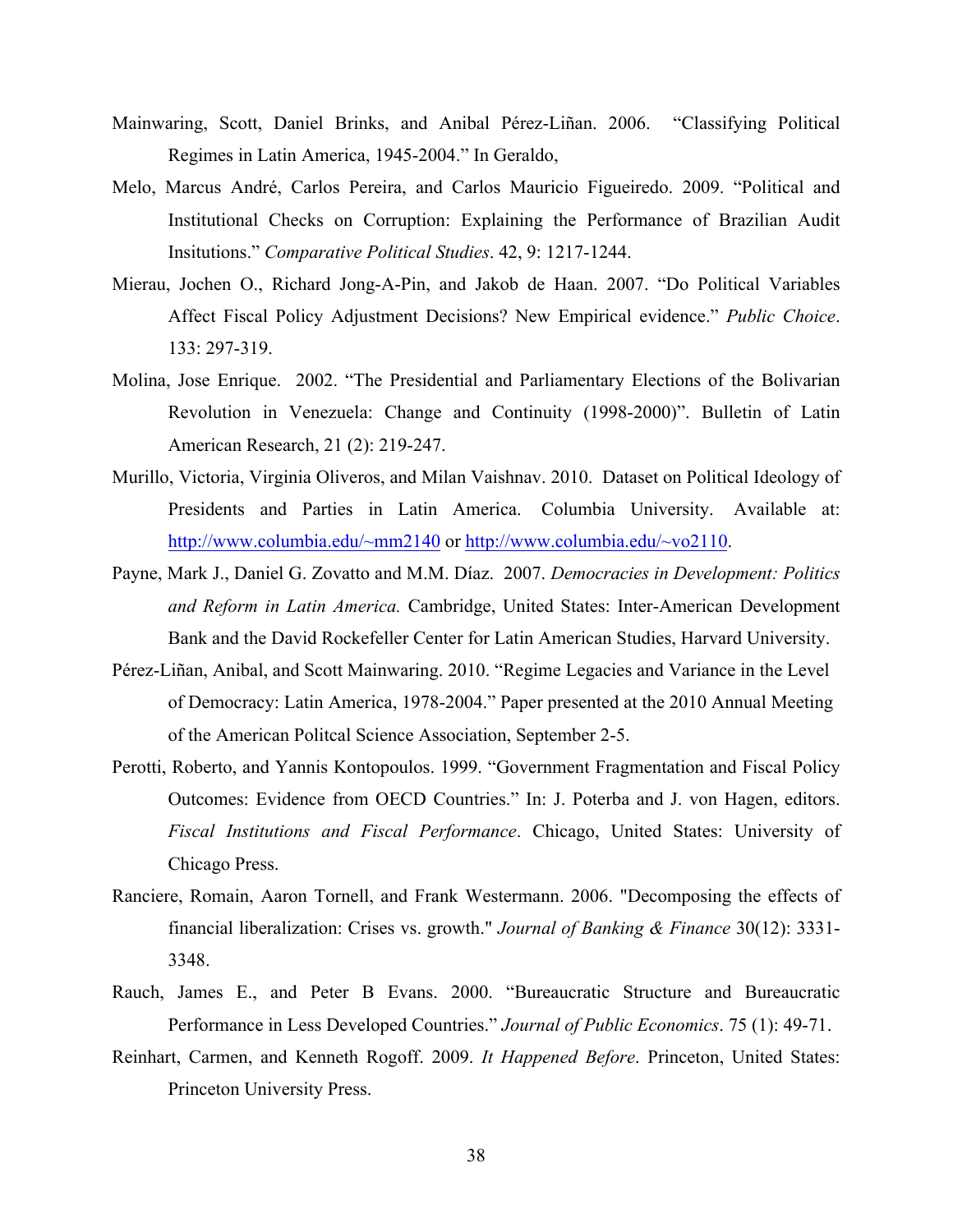- Rodrik, Dani. 1994. "The Rush to Free Trade in the Developing World: Why So Late? Why Now? Will It Last?" in Haggard, Stephan, and Steven B. Webb, Eds. *Voting for Reform: The Politics of Adjustment in New Democracies*, New York: Oxford, pp. 61-88
- Rothenberg, Alexander D., and Francis E. Warnock. 2006. "Sudden Flight and True Sudden Stops." NBER Working Paper 12726. Cambridge, United States: National Bureau of Economic Research.
- Scartascini, Carlos, and Mariano Tommasi. 2012.
- Stokes, Susan C. (Ed). 2001. *Public Support For Market Reforms in New Democracies*. Cambridge: Cambridge University Press.
- Stokes, Susan C. 1999. "What Do Policy Switches Tell Us About Democracy?" In *Democracy, Accountability, and Representation*, eds. Adam Przeworski, Susan C. Stokes, and Bernard Manin, editors. Cambridge: Cambridge University Press.
- Sturzenegger, Federico, and Jeromin Zettelmeyer. 2006. *Debt Defaults and Lessons from a Decade of Crises*. Cambridge, United States: MIT Press.
- Tomz, Michael, J. Wittenberg and Gary King. 2003. "CLARIFY: Software for Interpreting and Presenting Statistical Results." Version 2.0. Cambridge, United States: Harvard University. http://gking.harvard.edu .
- Von Hagen, Jürgen. 1992. "Budgeting Procedures and Fiscal Performance in the European Communities." Economic Paper 96. Brussels, Belgium: Commission of the European Communities.
- Von Hagen, Jürgen, Andrew-Hughes Hallett, and Rolf Strauch. 2001. "Budgetary Consolidation in EMU." Economic Paper 148. Brussels, Belgium: Commission of the European Communities.
- Von Hagen, Jürgen, and Ian Harden. 1995. "Budget Processes and Commitment to Fiscal Discipline." *European Economic Review* 39: 771-79.
- Wehner, Joachim 2010. "Cabinet Structure and Fiscal Policy Outcomes." *European Journal of Political Research* 49: 631-53.
- Wibbels, Erik. 2005. *Federalism and the Market: Intergovernmental Conflict and Economic Reform in the Developing World*. Cambridge: Cambridge University Press.
- World Bank. 2002. *Appendix on Commercial Debt Restructuring.* Washington, DC, United States: World Bank, Global Development Finance